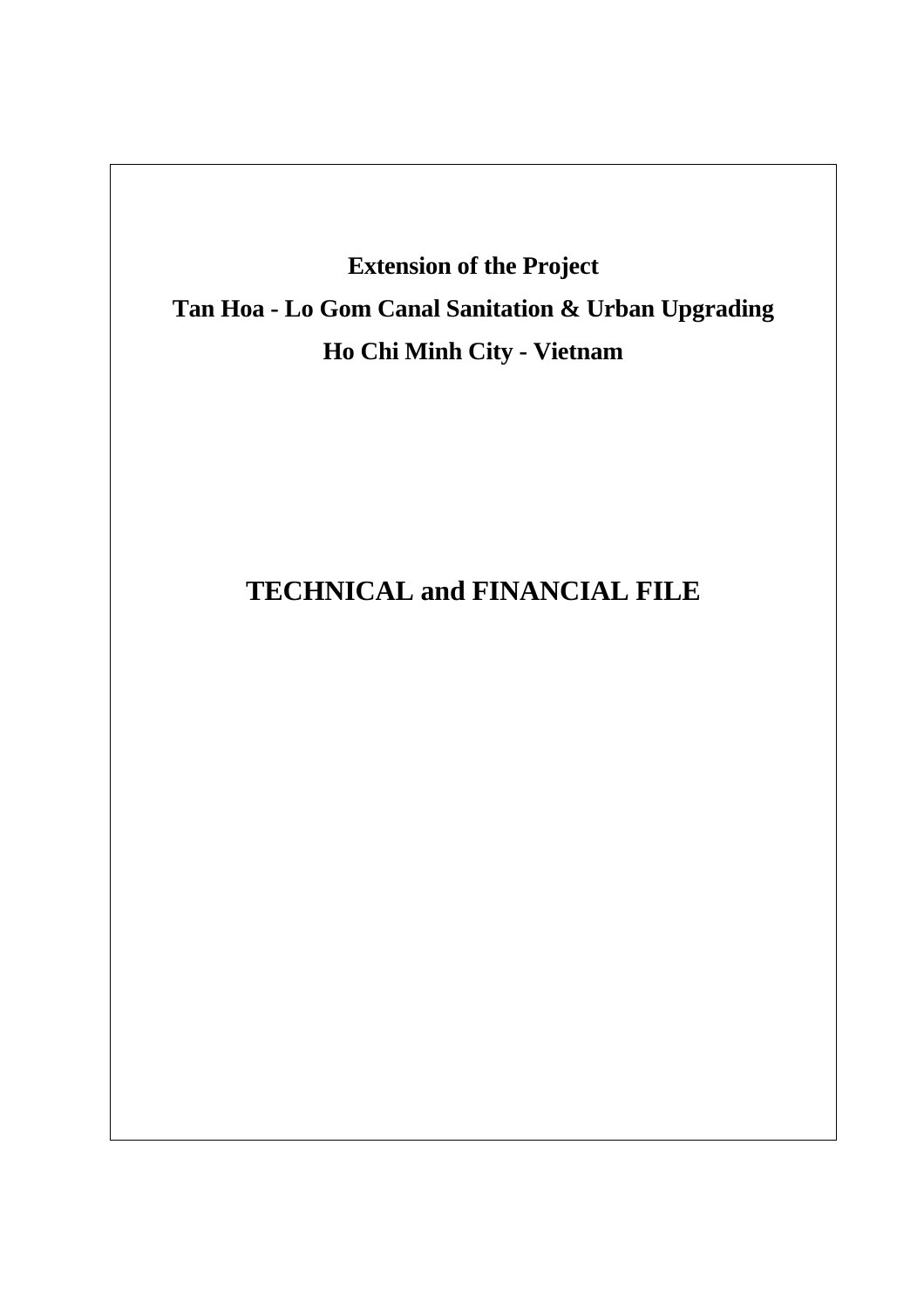| 1.                                           |                                                                                                                                                                                                                                                                                                                                                                                                                                                                    |  |
|----------------------------------------------|--------------------------------------------------------------------------------------------------------------------------------------------------------------------------------------------------------------------------------------------------------------------------------------------------------------------------------------------------------------------------------------------------------------------------------------------------------------------|--|
| 1.1.                                         |                                                                                                                                                                                                                                                                                                                                                                                                                                                                    |  |
| 1.2.                                         |                                                                                                                                                                                                                                                                                                                                                                                                                                                                    |  |
| 1.3.<br>1.3.1.<br>1.3.2.<br>1.3.3.<br>1.3.4. | Solid waste collection and dumping have been organized up to acceptable standards and evaluated in<br>Canal infrastructure and housing facilities in THLG canal area have been improved and evaluated in<br>The waste water of the DEN canal has been treated through aerated lagoon technology and evaluated                                                                                                                                                      |  |
| 1.4.<br>1.4.1.<br>1.4.3.                     | Solid waste collection and dumping have been organized up to acceptable standards and evaluated in<br>1.4.1.1.<br>1.4.1.2.<br>1.4.1.3.<br>1.4.2. Canal infrastructure and housing facilities in THLG canal area have been improved and evaluated in<br>1.4.2.1.<br>1.4.2.2.<br>1.4.2.3.<br>The waste water of the DEN canal has been treated through aerated lagoon technology and evaluated<br>1.4.3.1.<br>1.4.3.2.<br>1.4.3.3.<br>1.4.4.<br>1.4.4.1.<br>1.4.4.3. |  |
| 1.5.<br>2.                                   |                                                                                                                                                                                                                                                                                                                                                                                                                                                                    |  |
| 2.1.<br>2.2.<br>2.2.1.<br>2.2.2.<br>2.2.3.   | Solid waste collection and dumping have been organized up to acceptable standards and evaluated in<br>Canal infrastructure and housing facilities in THLG canal area have been improved and evaluated in<br>The waste water of the DEN canal has been treated through aerated lagoon technology and evaluated                                                                                                                                                      |  |

# **Table of contents**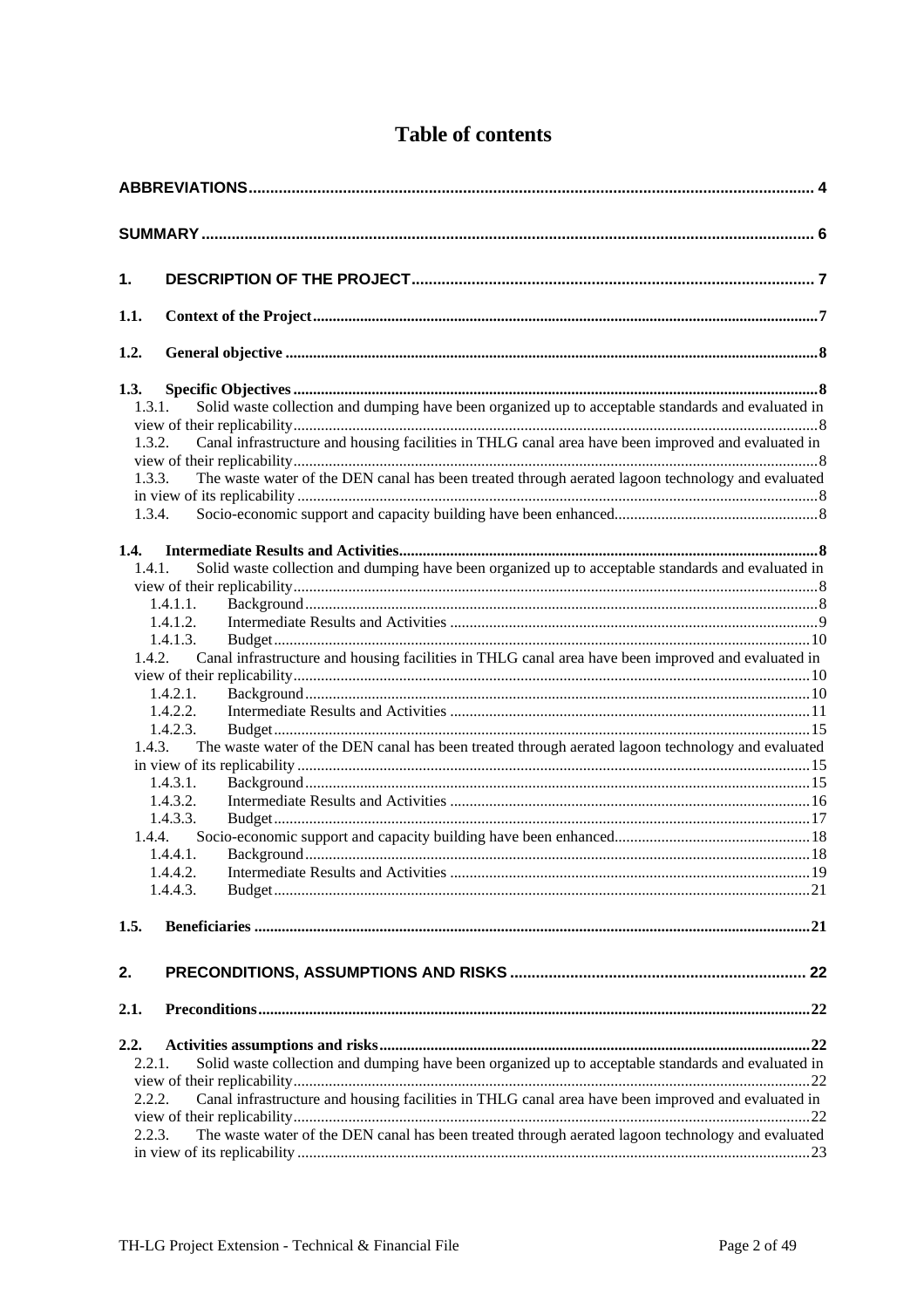| 3.           |                                                                                                    |  |
|--------------|----------------------------------------------------------------------------------------------------|--|
| 3.1.         |                                                                                                    |  |
| 3.1.1.       | Solid waste collection and dumping have been organized up to acceptable standards and evaluated in |  |
|              |                                                                                                    |  |
| 3.1.2.       | Canal infrastructure and housing facilities in THLG canal area have been improved and evaluated in |  |
|              |                                                                                                    |  |
| 3.1.3.       | The waste water of the DEN canal has been treated through aerated lagoon technology and evaluated  |  |
|              |                                                                                                    |  |
| 3.1.4.       |                                                                                                    |  |
| 3.2.         |                                                                                                    |  |
| 3.3.         |                                                                                                    |  |
| 3.3.1.       |                                                                                                    |  |
| 3.3.2.       |                                                                                                    |  |
| 3.3.3.       |                                                                                                    |  |
|              |                                                                                                    |  |
| $\mathbf{4}$ |                                                                                                    |  |
| 4.1.         |                                                                                                    |  |
| 4.1.1.       |                                                                                                    |  |
| 4.1.2.       |                                                                                                    |  |
| 4.1.3.       |                                                                                                    |  |
| 4.2.         |                                                                                                    |  |
| 5.           |                                                                                                    |  |
|              |                                                                                                    |  |
| 6.           |                                                                                                    |  |
| 6.1.         |                                                                                                    |  |
|              |                                                                                                    |  |
| 6.2.         |                                                                                                    |  |
| 6.3.         |                                                                                                    |  |
| 6.3.1.       |                                                                                                    |  |
| 6.3.2.       |                                                                                                    |  |
| 6.3.3.       |                                                                                                    |  |
| 6.3.4.       |                                                                                                    |  |
| 6.4.         |                                                                                                    |  |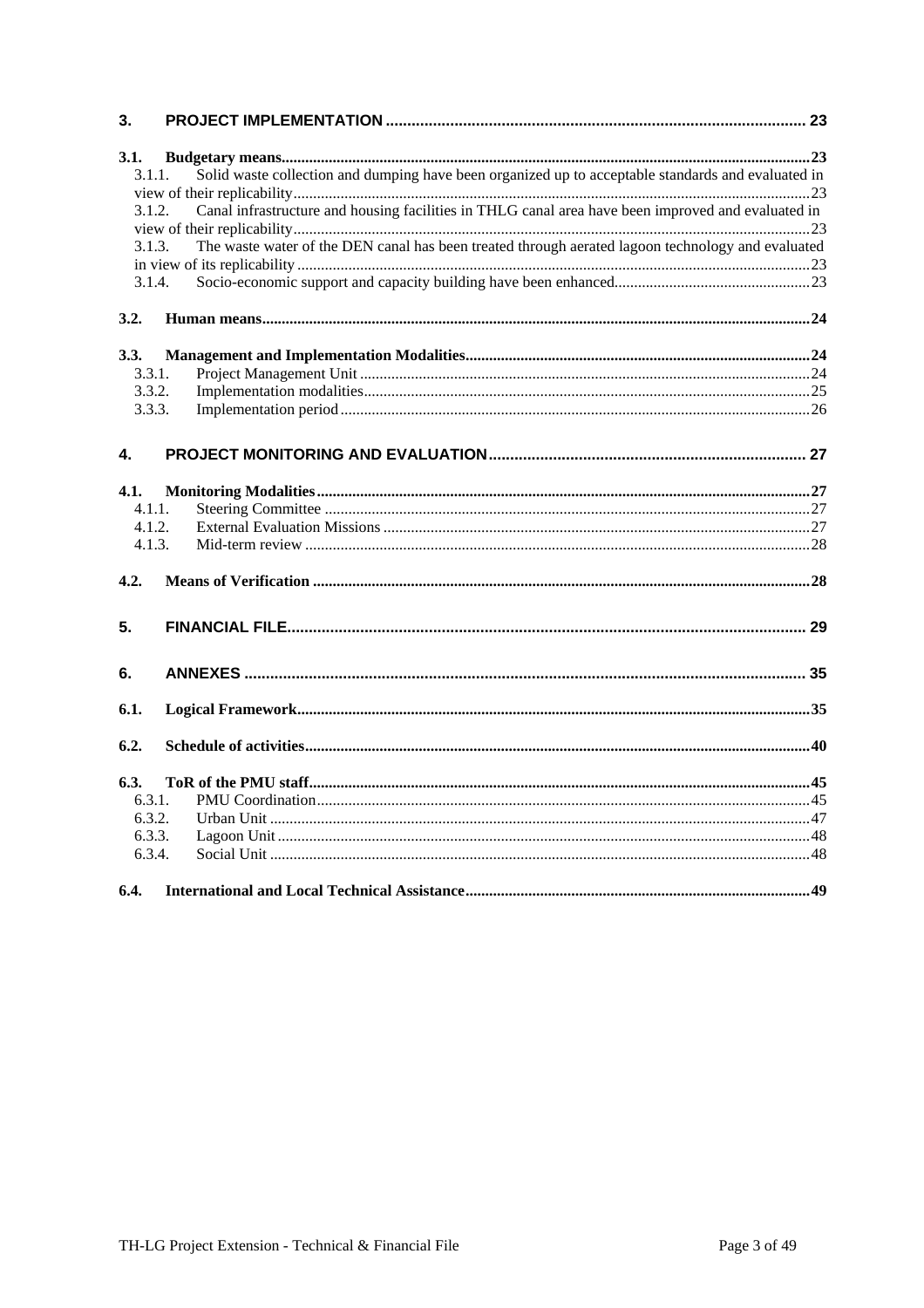# Abbreviations

<span id="page-3-0"></span>

| ADB           | <b>Asian Development Bank</b>                                                                                             |
|---------------|---------------------------------------------------------------------------------------------------------------------------|
| <b>BADC</b>   | Belgian Administration Development Co-operation                                                                           |
| BC            | <b>Binh Chanh district</b>                                                                                                |
| BEF           | <b>Belgian Francs</b>                                                                                                     |
| <b>BHH</b>    | Binh Hung Hoa Ward in Ho Chi Minh City                                                                                    |
| <b>BTC</b>    | Belgian Technical Co-operation                                                                                            |
| CAO           | Chief Architect's Office                                                                                                  |
| <b>CAD</b>    | <b>Computer Assisted Design</b>                                                                                           |
| <b>CVF</b>    | <b>Counter Value Fund</b>                                                                                                 |
| <b>DDS</b>    | <b>Detailed Design Study</b>                                                                                              |
| <b>DGIC</b>   | Directorate General of International Cooperation                                                                          |
| DPI           | Department of Planning and Investment                                                                                     |
| <b>DTCPW</b>  | Department of Transport, Communication and Public Works. (Also known as Department of<br>Communications and Public Works) |
| <b>DCLH</b>   | Department of Cadastre, Land and Housing                                                                                  |
| <b>DoSTE</b>  | Department of Science, Technology and Environment                                                                         |
| EIA.          | <b>Environmental Impact Assessment</b>                                                                                    |
| <b>FD</b>     | Final design                                                                                                              |
| <b>FS</b>     | Feasibility Study                                                                                                         |
| <b>HCMC</b>   | Ho Chi Minh City                                                                                                          |
| <b>GDP</b>    | <b>Gross Domestic Product</b>                                                                                             |
| <b>GIS</b>    | Geographical Information System                                                                                           |
| GoB           | Government of Belgium                                                                                                     |
| GoV           | Government of Vietnam                                                                                                     |
| HH            | Household                                                                                                                 |
| IAP           | <b>Impact Action Plan</b>                                                                                                 |
| <b>IDA</b>    | International Development Association (of the World Bank Group)                                                           |
| <b>JBIC</b>   | Japan Bank for International Cooperation                                                                                  |
| JGF           | Japanese Grant Fund                                                                                                       |
| <b>JICA</b>   | Japan International Co-operation Agency                                                                                   |
| <b>LCHU</b>   | Low Cost Housing Upgrading                                                                                                |
| KТ            | Residence Status Categories (KT1, KT2, KT3, KT4)                                                                          |
| md            | man/day                                                                                                                   |
| mm            | man/month                                                                                                                 |
| MoSTE         | Ministry of Science, Technology and Environment                                                                           |
| <b>MOF</b>    | Ministry of Finance                                                                                                       |
| MP            | Master Plan                                                                                                               |
| MPI           | Ministry of Planning and Investment                                                                                       |
| $\text{NLTN}$ | Nhieu Loc-Thi Nghe (Basin or Canal)                                                                                       |
| NGO           | Non-government Organisation                                                                                               |
| ${\rm NU}$    | Neighbourhood Unit                                                                                                        |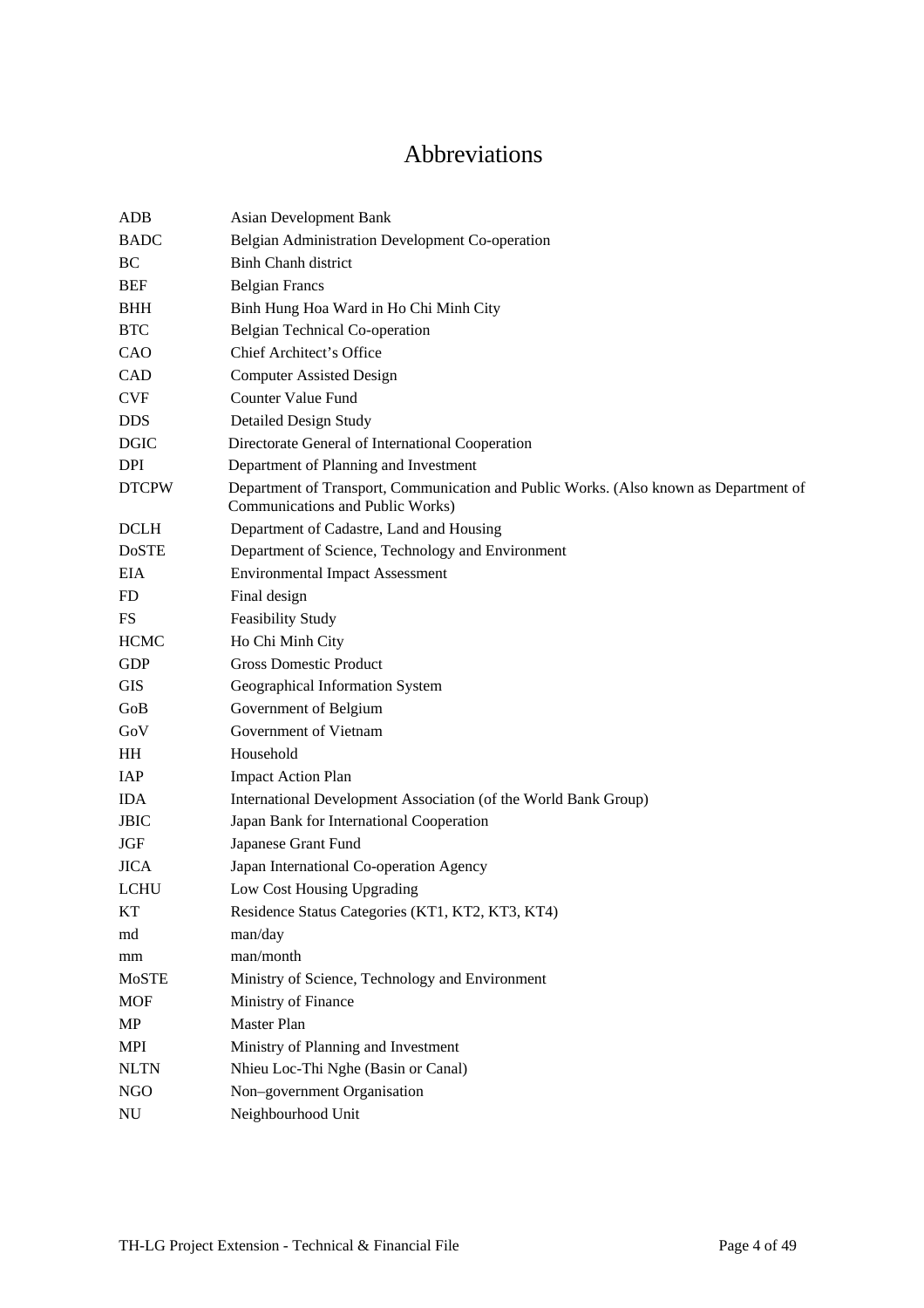| <b>ODA</b>     | <b>Official Development Assistance</b>                                                                            |
|----------------|-------------------------------------------------------------------------------------------------------------------|
| <b>ODAP</b>    | Official Development Assistance Partnership - (an association that aims to co-ordinate ODA<br>inputs in Vietnam). |
| O & M          | Operations and maintenance                                                                                        |
| PAP            | Project Affected People                                                                                           |
| PC             | People's Committee                                                                                                |
| <b>PCHCMC</b>  | People's Committee of Ho Chi Minh City                                                                            |
| <b>PMU</b>     | Project Management Unit                                                                                           |
| <b>PMU 415</b> | Project Management Unit for the initial Tan Hoa - Lo Gom Basin urban up-grading and<br>sanitation                 |
| <b>PFS</b>     | Pre-feasibility Study                                                                                             |
| PM             | Prime Minister                                                                                                    |
| <b>SA</b>      | Specific Agreement                                                                                                |
| SC.            | <b>Steering Committee</b>                                                                                         |
| <b>STS</b>     | <b>Small Transfer Station</b>                                                                                     |
| SW             | Social Worker                                                                                                     |
| <b>TA</b>      | <b>Technical Assistance</b>                                                                                       |
| <b>THLG</b>    | Tan Hoa - Lo Gom (Canal or Basin)                                                                                 |
| <b>ToR</b>     | Terms of Reference                                                                                                |
| Vnc            | Vietnamese contractor                                                                                             |
| <b>VND</b>     | Vietnamese dong                                                                                                   |
| <b>UDC</b>     | Urban Drainage Company                                                                                            |
| <b>UNCHS</b>   | United Nations Centre for Human Settlement                                                                        |
| <b>UNDP</b>    | <b>United Nations Development Programme</b>                                                                       |
| <b>UPI</b>     | <b>Urban Planning Institute</b>                                                                                   |
| <b>UPWE</b>    | Urban Public Works Enterprises (at District level)                                                                |
| <b>USD</b>     | <b>United States Dollar</b>                                                                                       |
| <b>WB</b>      | World Bank                                                                                                        |
| <b>WWTP</b>    | Waste Water Treatment Plant                                                                                       |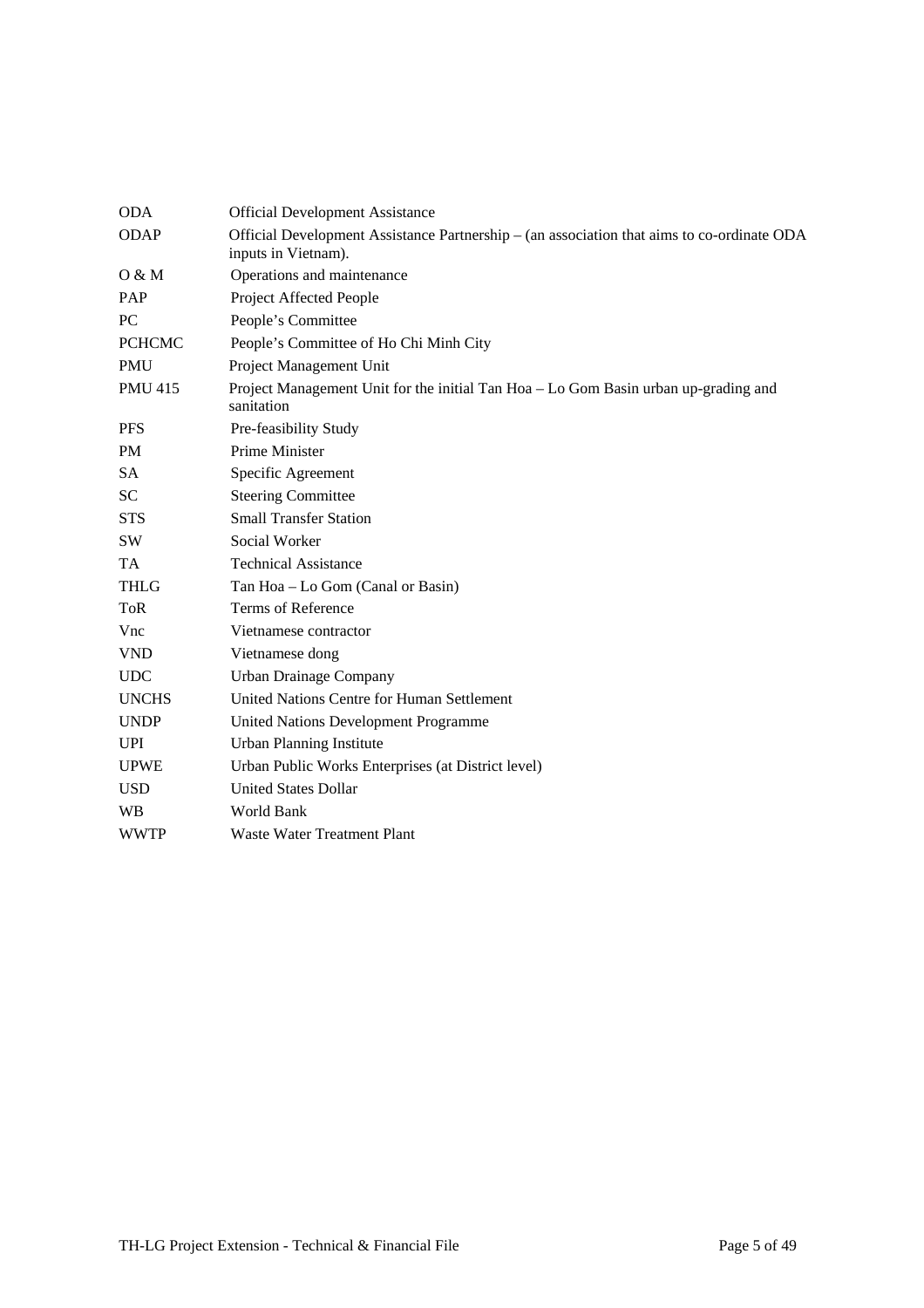# Summary

#### <span id="page-5-0"></span>**Title**

Extension of the Tan Hoa – Lo Gom (THLG) Canal Sanitation and Urban Upgrading Project in Ho Chi Minh City – Vietnam

#### **General objective**

The quality of life related to environmental and urban development issues for the people living in urban areas has been improved.

#### **Specific objectives**

- Solid waste collection and dumping have been organized up to acceptable standards and evaluated in view of their replicability;
- Canal infrastructure and housing facilities in THLG canal area have been improved and evaluated in view of their replicability;
- The waste water of the DEN canal has been treated through aerated lagoon technology and evaluated in view of its replicability;
- Socio-economic support and capacity building have been enhanced.

#### **Duration:** 39 months

#### **Budget:**

| The global budget:       | 17,374,785 EUR | $(236,818,320,000$ VND)    |
|--------------------------|----------------|----------------------------|
| Belgian contribution:    | 6,090,717 EUR  | $(83,016,473,000$ VND)     |
| Vietnamese contribution: | 8,030,876 EUR  | $(109, 460, 840, 000$ VND) |
| Counter Value Fund:      | 3,253,192 EUR  | $(44,341,007,000$ VND)     |

#### **Beneficiaries**

The 600,000 inhabitants in the Tan Hoa - Lo Gom canal basin, 120,000 inhabitants in the Den canal basin and the departments and institutions of Ho Chi Minh City dealing with environment and urban planning.

#### **Working Area**

Tan Hoa - Lo Gom canal basin and the Den canal basin in Ho Chi Minh City, Vietnam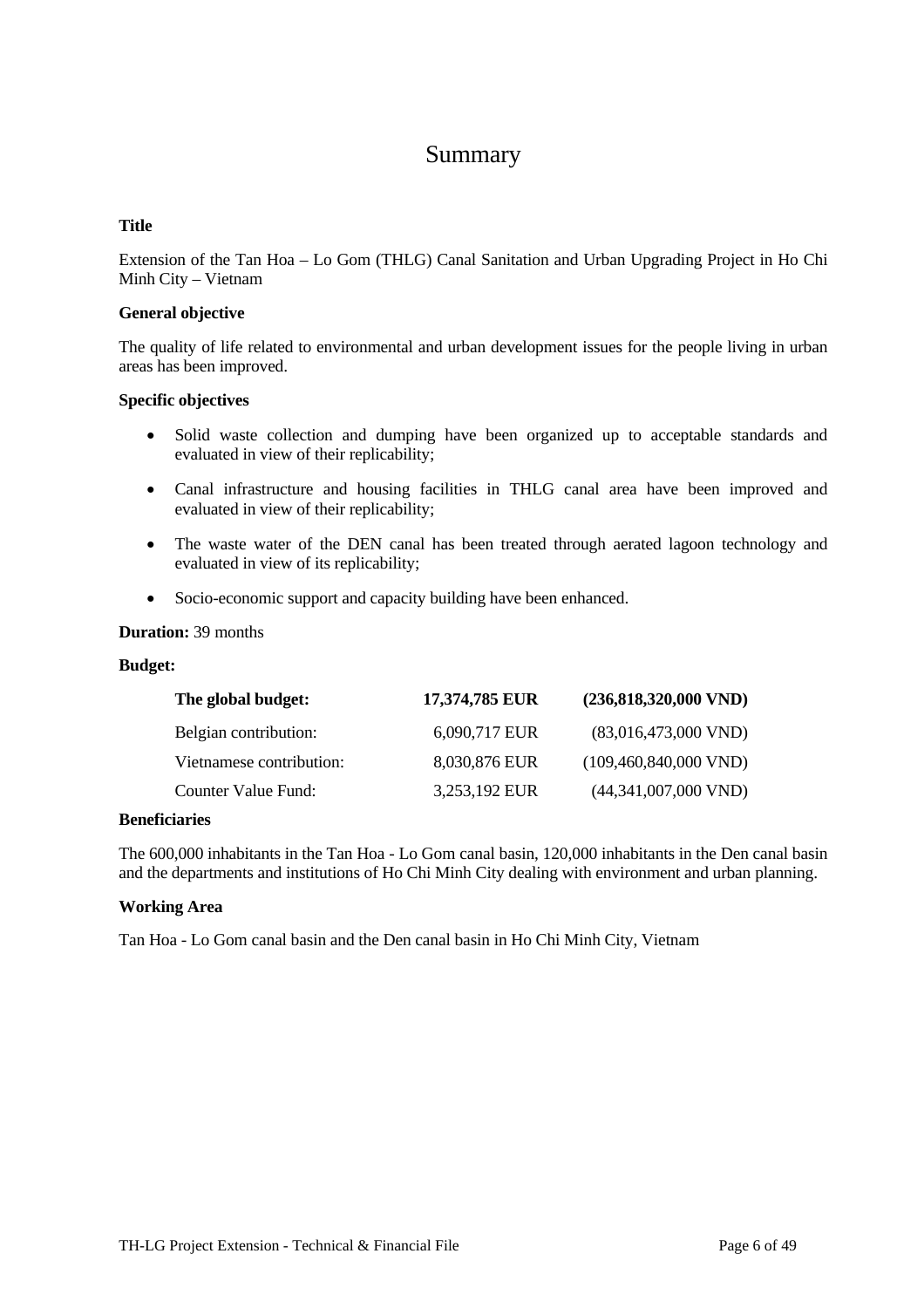# <span id="page-6-0"></span>1. Description of the project

# **1.1. Context of the Project**

Ho Chi Minh City (HCMC) is the largest city in Vietnam in terms of area, population and economic activities. Located in the southern part of the country, its administrative area of  $2,029$  km<sup>2</sup> is divided into 17 urban districts (790  $km^2$ ) and 5 semi-urban districts.

The City's drainage network consists of about 92 km of canals and streams, 530 km of closed conduits along the major roads and about 450 km of small sewers, which are installed along minor roads and streets. The drains collect and convey both wastewater and storm water runoff to natural streams and man-made canals; these in turn drain into main rivers.

The rivers and canals not only perform a function of drainage but also contribute to transportation, environment and urban landscape in general. The river and canal banks constitute also the City areas where the concentration of slums and urban poor is the highest.

These waterways are heavily polluted by domestic and industrial wastewater and by solid waste dumped into the canals. The drainage system is inadequate, serving only the older built-up districts. Furthermore, due to the shortage of funding over many years, there has been little maintenance and repair of the system. As a result, the condition of the system has deteriorated, causing flooding in more than 50 floodprone areas for one to two days on average during the rainy season.

In order to overcome these problems, the City authorities invited major donor agencies for technical and financial assistance. It is in this context that Vietnam and Belgium signed on June 25, 1997 the Specific Agreement on the bilateral development co-operation project "Tan Hoa – Lo Gom canal sanitation & urban upgrading". The Tan Hoa – Lo Gom (THLG) canal is one of the most heavily polluted canals of HCMC. Its catchment covers an area of approximately 16  $km<sup>2</sup>$  with a population of over 600,000 inhabitants.

**The "THLG canal sanitation & urban upgrading project"** was initially planned over a three-year implementation period, with a total budget of 220 million BEF (5,453,657.55 EUR) of which 175 million BEF (4,338,136.68 EUR) granted by Belgium and the equivalent in Vietnamese Dong (VND) or 45 million BEF by Vietnam. It started in April 1998 and was extended with five months until 30 September 2001.

The project aimed at the improvement of the quality of life in the THLG basin, especially along the canal, by reducing the pollution and environmental degradation and by increasing economic and community development activities. It also targeted the strengthening of the capacity of the community, elected officials and other stakeholders in the Districts of the project area, as well as of the City institutions, to deal with problems related to canal pollution, environmental degradation and urban development in general. The project was defined as a study project, starting with in-depth analysis of the situation and proposing appropriate solutions in the fields of solid waste, canal bank upgrading, wastewater treatment, institutional strengthening, urban upgrading and socio-economic development. Some of the proposed solutions are to be pilot-tested. The specific project approach, recognising the links between the various problems and building in-depth discussions with the citizens and the institutional actors, gained full recognition of the City authorities and other donors. However, the pace of the preparatory work has been slow. Overall disbursements have been low (32%) and the implementation of most pilot projects has not started yet. This was due to several causes including the comprehensive approach itself, long administrative procedures on both sides and extensive preparatory work required per pilot project.

The present project is an extension phase of the first project during which some of the proposed solutions will be tested. Hereinafter this new phase will be referred to as "the Project". The balance of the first phase will be transferred to the extension phase.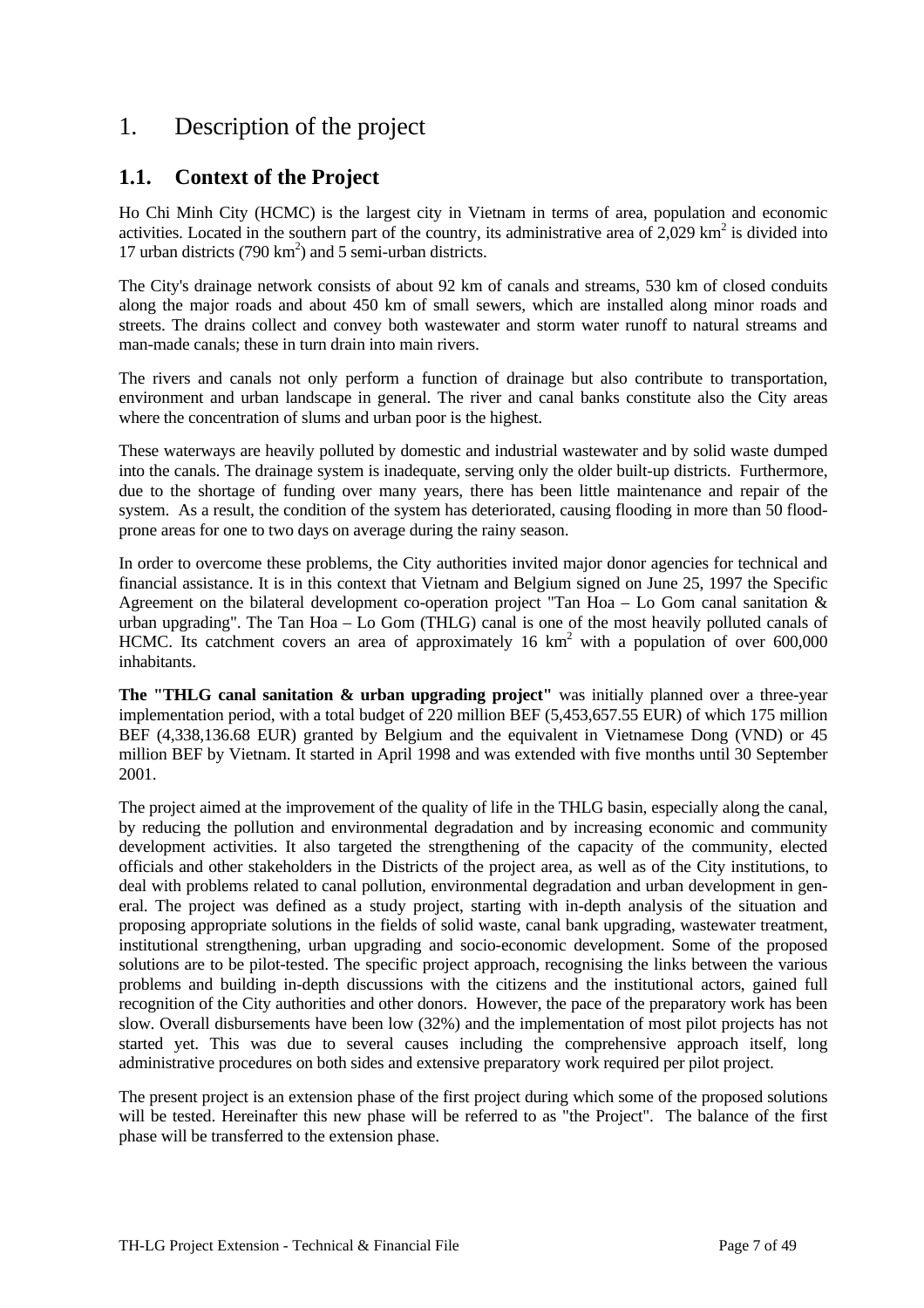## <span id="page-7-0"></span>**1.2. General objective**

**The quality of life related to environment and urban development issues for people living in urban areas has been improved.** 

The general set up of the Project consists of testing solutions in pilot-projects, hence for each pilotproject a specific objective has been established.

## **1.3. Specific Objectives**

- *1.3.1. Solid waste collection and dumping have been organized up to acceptable standards and evaluated in view of their replicability*
- *1.3.2. Canal infrastructure and housing facilities in THLG canal area have been improved and evaluated in view of their replicability*
- *1.3.3. The waste water of the DEN canal has been treated through aerated lagoon technology and evaluated in view of its replicability*
- *1.3.4. Socio-economic support and capacity building have been enhanced*

# **1.4. Intermediate Results and Activities**

#### *1.4.1. Solid waste collection and dumping have been organized up to acceptable standards and evaluated in view of their replicability*

#### *1.4.1.1. Background*

This pilot project was designed in the first phase of the THLG project under the strategy 1: Solidwaste collection and recycling. The planned and implemented activities under the initial project were described in detail in activity reports and technical reports during the initial project. Hereafter figures a brief review of the progress and achievement at the end of the first phase:

|                | <b>Strategy</b>            | <b>Activities</b> | Location    | <b>Planned</b>            | <b>Progress</b>             |
|----------------|----------------------------|-------------------|-------------|---------------------------|-----------------------------|
|                | <b>Solid</b>               | Primary           | $D6 - W3$ , | Reorganisation of solid   | - Survey completed in all   |
|                | waste                      | collection        | 4, 7, 8, 11 | waste collection and      | wards                       |
|                |                            | system            |             | purchase of small         | -W8 reorganised and         |
|                |                            | improvement       |             | equipment                 | uniforms supplied.          |
|                |                            | (Pilot Project)   |             |                           | - Cart prototypes designed  |
|                |                            |                   |             |                           | and tested.                 |
| $\overline{2}$ | <b>Solid</b>               | $STS - small$     | Ba Lai,     | Building a STS using pits | Detailed design and tender  |
|                | waste                      | transfer station  | W7, D 6     | and non-compacting        | for the construction of the |
|                |                            | (Pilot Project)   |             | technology                | STS completed.              |
|                |                            |                   |             |                           |                             |
| 3              | <b>Solid</b>               | Industrial solid  |             | See Specific Agreement of | Preliminary investigations  |
|                | waste                      | waste reduction   |             | the First phase           | done. Decision taken to     |
|                |                            | (Pilot project)   |             |                           | abandon the pilot project.  |
| 4              | Industrial<br><b>Solid</b> |                   |             | See Specific Agreement of | Same as above (3).          |
|                | waste                      | Environmental     |             | the First phase           |                             |
|                |                            | Information       |             |                           |                             |
|                |                            | centre            |             |                           |                             |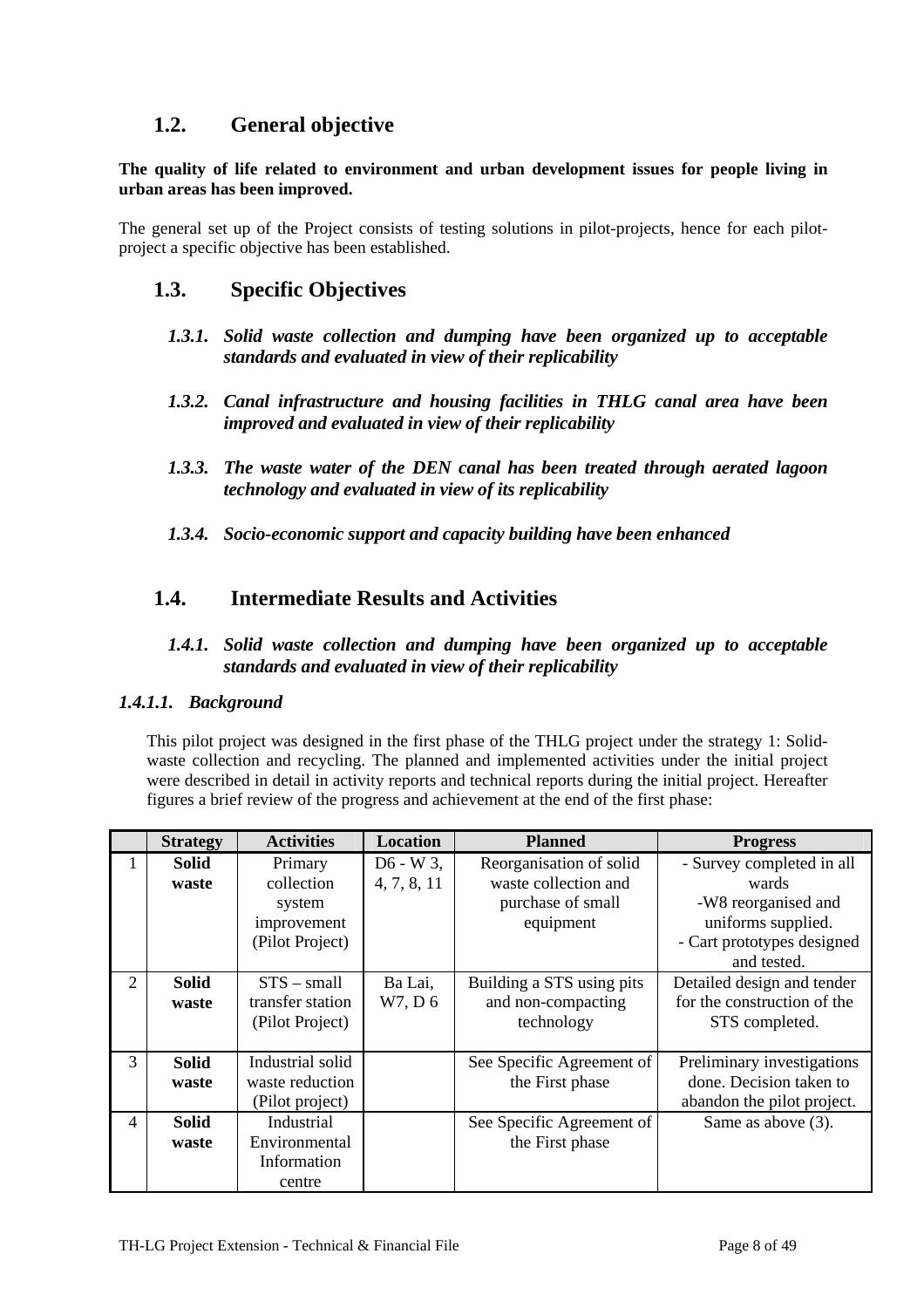#### <span id="page-8-0"></span>**a) Primary collection of solid waste**

The primary collection system is a crucial component of waste management and should be under the responsibility and the control of public authority. The responsibilities of City and District overlap, as well as those of the formal and informal sector causing a major weakness of the present system. During the first phase, the waste collection system has been reorganised in an integrated way under the direct responsibility of the District and its Wards. During the Project, new collectors cooperatives will be established and new collection routes will be developed.

In Wards 3, 4, 7, 8 & 11 of District 6, surveys on collection of domestic solid waste have been conducted. Cart prototypes have been designed and tested.

In Ward 8, the new model of primary collection of domestic solid waste has been implemented. Social activities have been initiated in collaboration with the Ward authorities and the population. Awareness raising campaigns for reducing the volume of solid-waste dumped in the canal were conducted. A cooperative of 25 collectors has been established and equipped with protection uniforms. Up to 71 % of the 4,746 households are covered by the collection system while the income of the collectors has increased.

In Ward 7, sensitisation activities were launched. A cooperative of 17 collectors was organized, which covers 80 neighbourhoods, with an average of 40 households per neighbourhood cell. Up to date, 1,976 households have already subscribed to the collection fees.

#### **b) Small transfer station (STS):**

The current solid waste collection system is composed of 4 steps: the primary collection system, rendezvous points, a larger transfer station and the transport to the land field. The purpose of "small transfer stations" is to combine the second and the third step. The STS will reduce the waiting time at rendezvous points and the traffic jam caused by the tricycles at these points. The transfer of the waste from the STS to larger stations will be operated during the night, by container trucks in a hygienic way. It is optimal to have a STS covering an area of 1.5 km radius. If evaluated positively, a network of similar STS will be proposed throughout the city, to be built under an ADB-funded project.

A final design for a STS has been approved. Land acquisition procedures started. The land is vacant and acquisition procedures are simple as there are no compensations to be paid. The detailed design and the tender for the construction of the STS have been completed.

#### *1.4.1.2. Intermediate Results and Activities*

The intermediate results and activities started in the first phase will be extended and finished by:

#### **a) The primary collection of solid waste in the Wards 3, 4, 7, 8 and 11 of District 6 has been improved.**

- Creation of new collector cooperatives
- Extension of collection routes in Wards 3, 4, 7, 8 and 11
- Production and supply of the cyclo carts
- Supply of uniforms and other materials to the cooperative members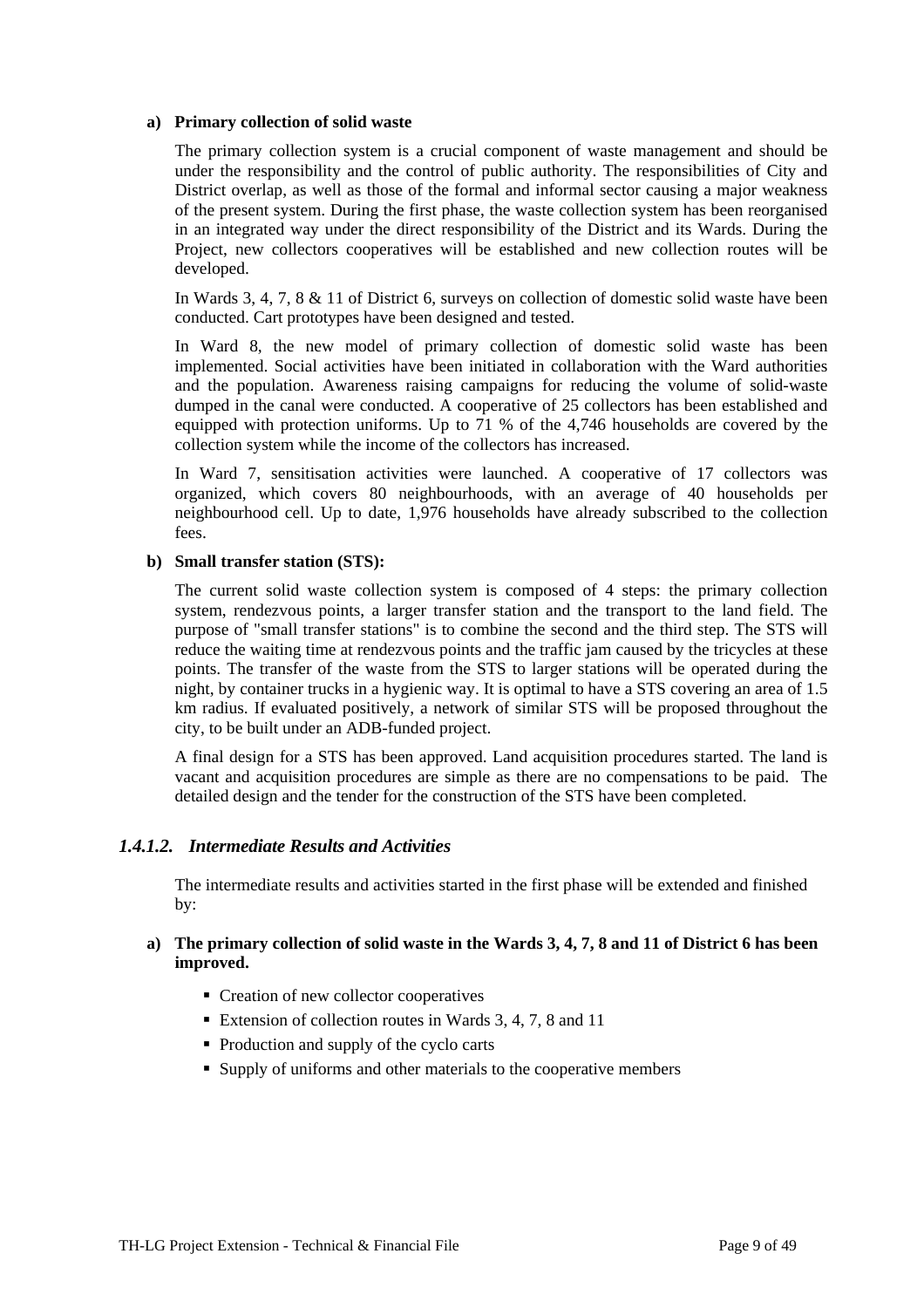- <span id="page-9-0"></span>**b) A Small Transfer Station (STS) has been constructed and put into operation in Ward 7 (Ba Lai area)** 
	- Construction of STS according to the final design mentioned above
	- Supply of the mechanical equipment to the STS, including two trucks, to transport the solid waste from the STS to the dumping site at night
	- Training of STS operators: (Public Works Service of District 6)
	- Hand over to District 6 and HCMC
- **c) Solid waste collection and dumping have been evaluated in view of their replicability** 
	- Technical evaluation
	- Financial audit
	- Publication and communication of the results of the evaluation to all stakeholders.

#### *1.4.1.3. Budget*

This pilot project will be entirely financed by the Belgian contribution. The total budget needed for these activities is estimated **at 530,300 EUR (7,227,989,000 VND).** The detailed cost estimates can be found in the financial file (section 5).

#### *1.4.2. Canal infrastructure and housing facilities in THLG canal area have been improved and evaluated in view of their replicability*

#### *1.4.2.1. Background*

The canal infrastructure pilot project was designed in the first phase of the THLG project under the strategy 2: canal improvement. Hereafter figures a brief review of the progress and achievement at the end of the first phase:

|                | <b>Strategy</b> | Former<br><b>Pilot Project</b> | <b>Location</b> | <b>Planned</b>                | <b>Progress</b>             |
|----------------|-----------------|--------------------------------|-----------------|-------------------------------|-----------------------------|
|                | Canal           | Canal                          | W 11, D 6       | Canal enlargement up to       | Surveys, social activities, |
|                | upgrading       | embankment                     |                 | $24m$ -width with $12m$       | preliminary designs done.   |
|                |                 |                                |                 | technical band, using slope   | FS submitted to PCHCMC.     |
|                |                 |                                |                 | and vertical embankment       | Detailed design ongoing.    |
|                |                 |                                |                 | with floating pontoon for     |                             |
|                |                 |                                |                 | boat unloading. In total 340m |                             |
|                |                 |                                |                 | of embankment.                |                             |
| $\overline{2}$ | Urban           | Basic                          | W 11, D 6       | Construction of roads, water  | Surveys, social activities, |
|                | <b>Planning</b> | Infrastructure                 |                 | supply and distribution,      | preliminary designs done.   |
|                |                 |                                |                 | electricity, drainage         | FS submitted to             |
|                |                 |                                |                 |                               | PCHCMC. Detailed            |
|                |                 |                                |                 |                               | design ongoing.             |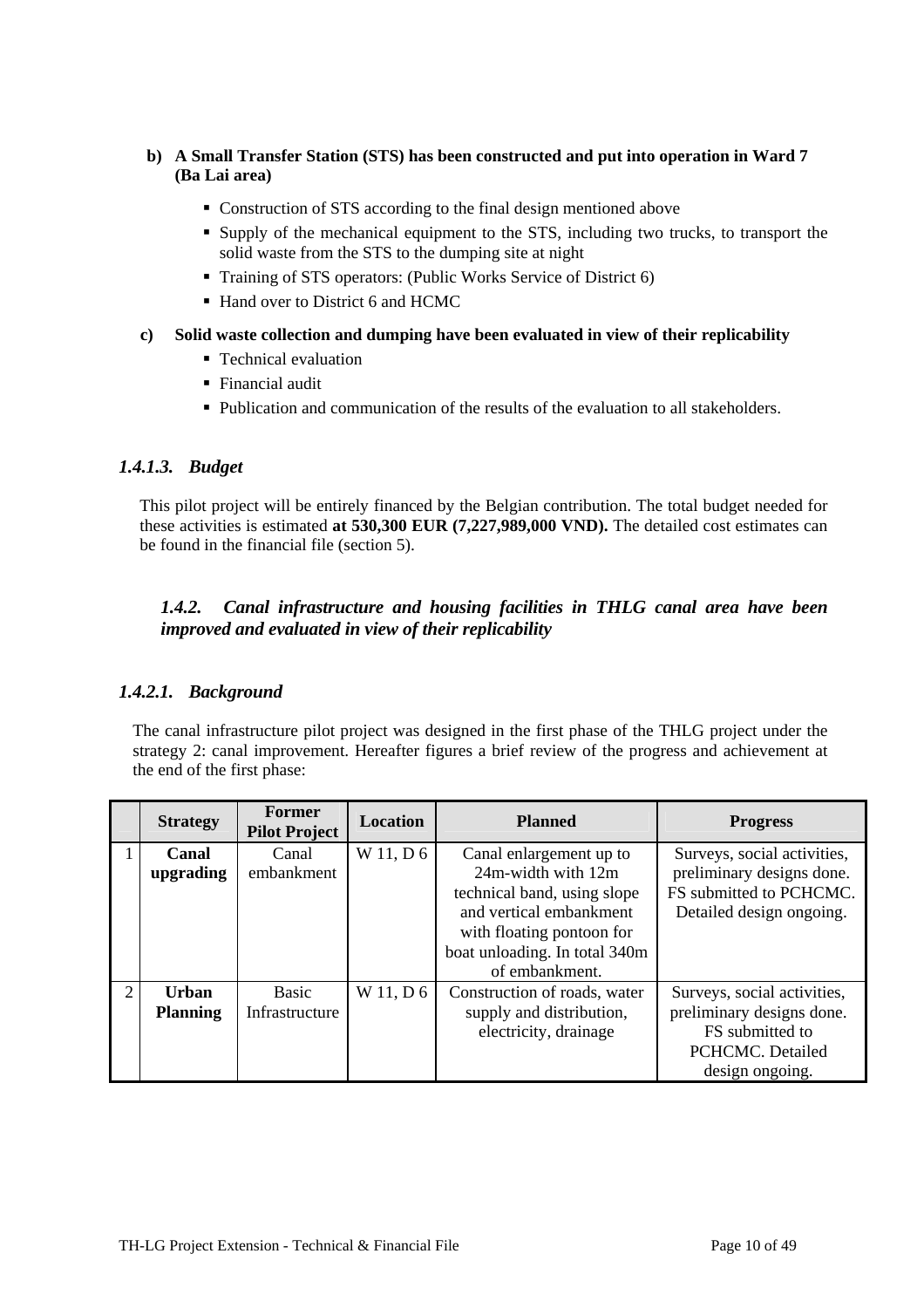<span id="page-10-0"></span>The housing pilot project regroups former pilot projects designed in the initial project of the THLG project under the strategy 6: urban planning (housing), strategy 7: socio-economic support (market).

Hereafter figures a brief review of progress and achievements after the initial project:

|                | <b>Strategy</b>                 | <b>Former Pilot</b><br><b>Project</b>                             | <b>Location</b>                        | <b>Planned</b>                                                                                                                       | <b>Progress</b>                                                                                                                                                            |
|----------------|---------------------------------|-------------------------------------------------------------------|----------------------------------------|--------------------------------------------------------------------------------------------------------------------------------------|----------------------------------------------------------------------------------------------------------------------------------------------------------------------------|
|                | <b>Urban</b><br><b>Planning</b> | Construction of<br>200 apartments                                 | W 11, D 6                              | Low rise, high density<br>buildings with leisure<br>activities, a park and a<br>community building                                   | Surveys, urban planning<br>workshops, social activities,<br>preliminary designs done. FS<br>submitted to PCHCMC.<br>Tender for detailed design<br>done.                    |
| 2              | Socio-<br>economic<br>support   | Shops, hawkers<br>market and a<br>building for<br>small factories | W 11, D 6                              | Development of economic<br>activities for the relocated<br>people                                                                    | Same as above                                                                                                                                                              |
| 3              | <b>Urban</b><br><b>Planning</b> | Land with<br>services for<br>150 plots                            | W Binh<br>Hung Hoa,<br>D <sub>BC</sub> | Construction of 40 $m2$<br>plots with basic facilities:<br>stabilised gravel roads,<br>sewage, running water,<br>electric connection | Survey on relocation options<br>of the population. Agreement<br>with the City on the location<br>of the project. Drafted<br>preliminary design. FS has not<br>yet started. |
| $\overline{4}$ | <b>Urban</b><br><b>Planning</b> | Relocation<br>policy included<br>in pilot project<br>( Ward 11)   | W11, W<br>Binh Hung<br>Hoa             |                                                                                                                                      | Draft proposal for regulations<br>on relocation, compensation,<br>subsidies and loans.                                                                                     |

### *1.4.2.2. Intermediate Results and Activities*

#### **a) The canal infrastructure in Ward 11 has been improved.**

- Tender  $&$  selection for final design (embankment and landscaping)
- Final design, construction procurement documents (dredging, enlargement, embankments, infrastructure and landscaping).

The tenders for design and construction of the apartments will coincide with the tenders for the infrastructure in the area.

Dredging, enlargement and embankment works are executed

Embankment construction works will be executed over 340 m in total, from Tan A Agrex Company until the future Cho Lon Bridge. In order to facilitate boat transportation in the first 2 km of the canal, the canal will be enlarged in key places. In Ward 11, the canal will have a width of 24 meters between the top of the slope banks, while the bottom of the canal will be 10.5 m wide, in order to ensure the navigation of 50 T vessels until the bridge of the Agro-product factory.

The project will build vertical banks over the 86 m in front of the former Agro Product factory in order to create a small port with floating pontoons, linked to the bank by moving ramps. The port will be linked to the market activities. Waste storage and toilet facilities will be provided to the boat owners.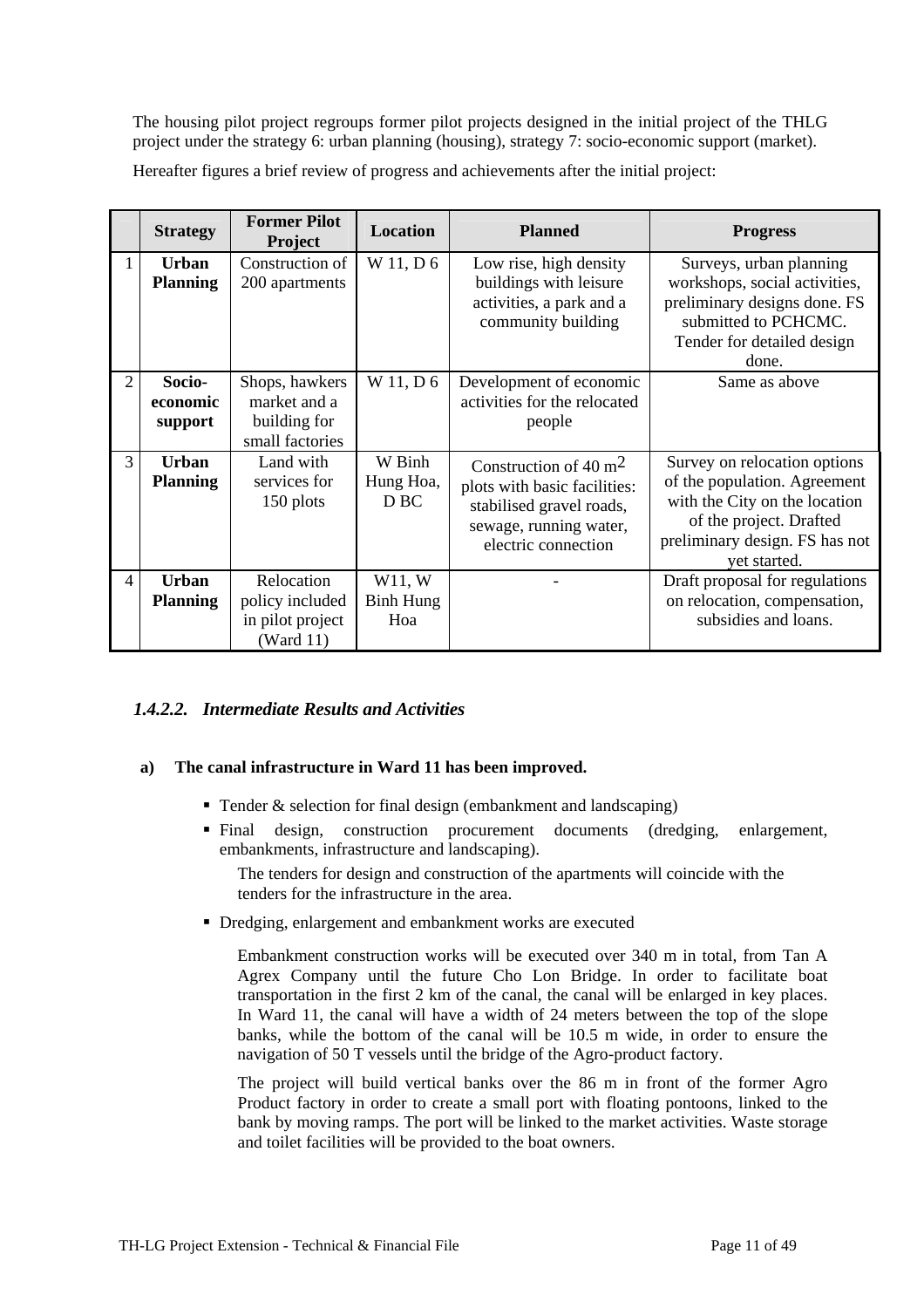The existing bridge in front of the Agro Factory must be kept as long as the new bridges planned in the different Master Plans have not been built. Therefore, the embankment around the bridge will be adapted in order to preserve the bridge, while being easy to be demolished in the future.

■ Related infrastructure facilities are built

The Project will build a road along the canal that will be linked with the future Cho Lon Bridge and the present Hau Giang Bridge. This road will also be linked to alleys on the site (alleys nr 241 and nr 405).

Around the site, 7 m wide roads will be accessible to both cars and motorbikes. Two smaller roads (5m width in total) will serve the residential areas in order to avoid transit traffic. They will be only accessible to motorbikes and emergency cars and trucks. Along these alleys trees and green spaces will be provided as well as a large drainage system. Within the apartment blocks cloisters playground for children and private motorbike parking will be provided. Finally, several pedestrian paths will cross the site, allowing East-West junction through the park. Another pedestrian shopping area is leading to the hawkers market with natural shading (trees) and covered shopping arcades. A pedestrian promenade will be also provided along the canal.

The roads will be built of different materials such as asphalt for the car roads and specific architectonic concrete pavements for the alleys reserved for motorbikes and pedestrians.

■ Handover to HCMC and the District 6

After the handover, the District will be responsible for the operations and maintenance (O&M) of the infrastructure and the facilities. The planned infrastructure works on the canal imply that 350 families will have to be relocated. A detailed survey of the families to be relocated has been completed in July 2000. The families were divided in 2 groups: the first group will be moved to apartments in the same ward 11, the second group will be moved to a site and services area in Binh Hung Hoa.

#### **b) Housing facilities in Ward 11 have been improved.**

• Final design of the construction of the apartments and the related infrastructure

The site is located in Ward 11, District 6 with the following boundaries:

- On the North, the proposed Cho Lon street;
- On the East, the Tan Hoa Lo Gom canal (Ong Buong);
- On the West, the existing resident area;
- On the South, the existing resident area.

Several technical and socio-economic studies were undertaken during the initial phase of the project. The main results are presented in the document "Tan Hoa - Lo Gom Analysis - Results for the definition of PMU 415 Pilot Projects". In substance the new housing facilities in Ward 11 consist of:

#### *Apartment blocks*

A complex of 200 apartments will be built in two phases for a total surface of 0,9757 ha of which around 76 % will be reserved for the living area (both residential and selling areas) while the remaining will be allocated to the circulation, parking and storage.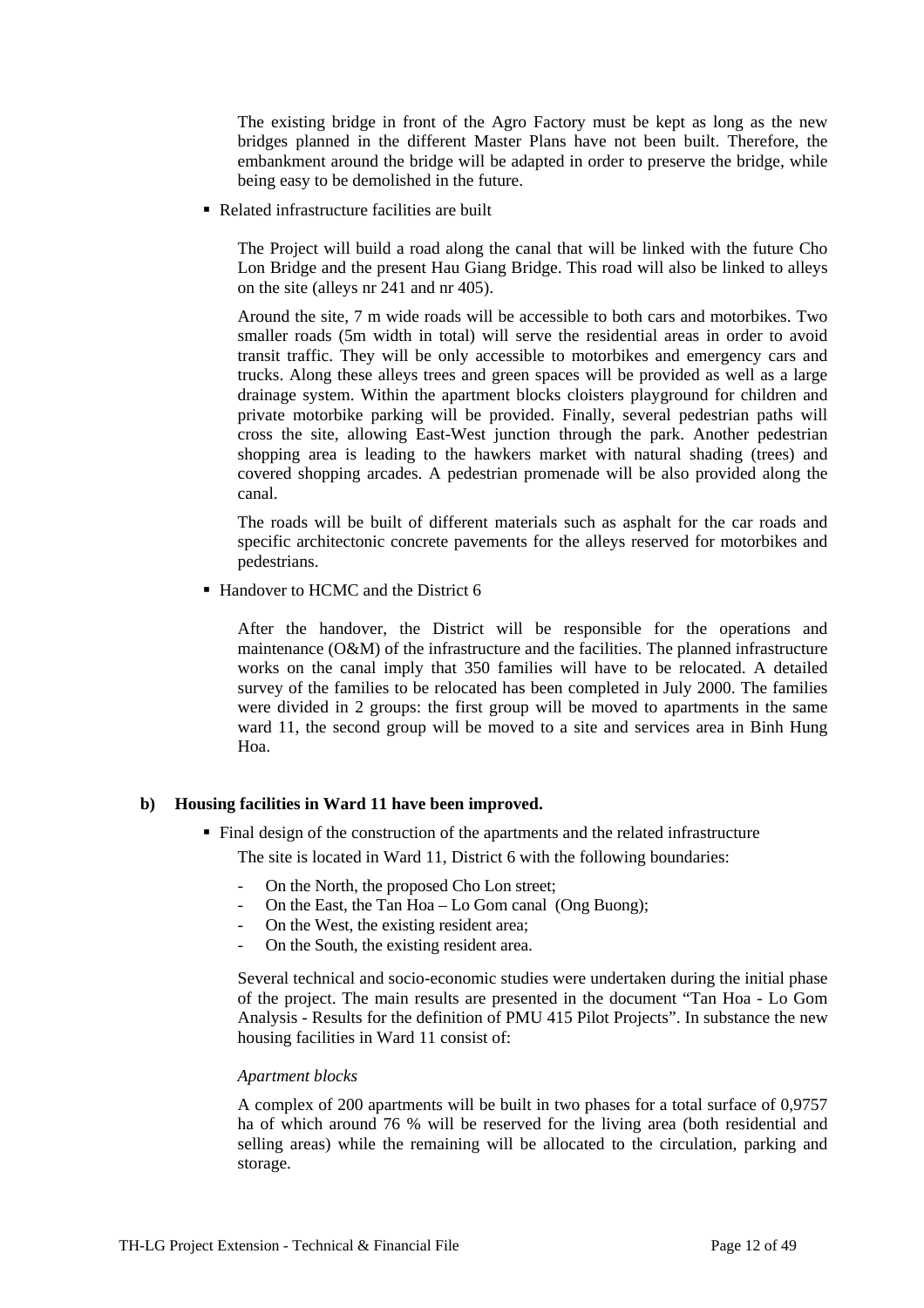The blocks will be subdivided into smaller units of 15 to 30 apartments with a variety in design. With an average of 5 people living in each apartment, the beneficiary population would be around 1,000 inhabitants.

All the project area will be above the maximum levels of the floods. The buildings will vary from Ground floor  $+ 2$  storeys to  $G + 4$  storeys, maximum.

#### *Shopping arcade on the ground floor of some apartment blocks*

The shops will be constituted of 35  $m^2$  to 60  $m^2$  cells, located on the ground floor of the apartment blocks and presenting an arcade area connected to the pedestrian alleys. Some shops will be designed to include the living area on the backside of the room and/or on a mezzanine. The owners will build the partition wall between the two functions.

#### *Market*

The entire market floor will be above flood level (minimum 60 cm above the new ground level) with access for the goods and disable people and emergency exits. The public alleys will be minimum 2m wide while some main access will be minimum 4m wide.

Relocated families will have priority to lease a stall in the market at low rental conditions, to be specified by the compensation committee.

#### *Building for small and non-polluting factories.*

This building will be a warehouse type with good external finishing and will house small non-polluting factories. Modular divisions will be built in the building. Each box will be accessible to truck supply. The total free height will be 5m maximum. Special care will be given to prevent potential nuisances and pollution (noise, air and water pollution). As for the market storage, garbage room, toilets, natural light and good ventilation will be provided.

The market and the industry building will not exceed 0.2117 ha altogether.

#### *Public spaces*

The project will integrate different public spaces in its layout:

- a) A small green park in the north-west side of the project;
- b) A recreational park in the centre, playgrounds and sports fields;
- c) Motorbikes parking as covered buildings within the green spaces;
- d) A small community building for celebration activities.

#### *Other facilities*

An electricity transfer substation will be built to serve the new apartment buildings. The public areas (streets, market, pedestrian areas) will have appropriate public lighting. A reserve water tank for drinking purposes and fire protection will be built to serve the new apartments. The location of the underground reservoir will be separated from septic tanks or any other type of polluting sources.

- Tender and selection of the contractor for the construction  $\&$  the equipment will be organised
- Construction of 70 apartments and related infrastructure (phase 1)
- Relocation of 70 households
- Construction of 130 apartments and related infrastructure (phase 2)
- Relocation of 130 households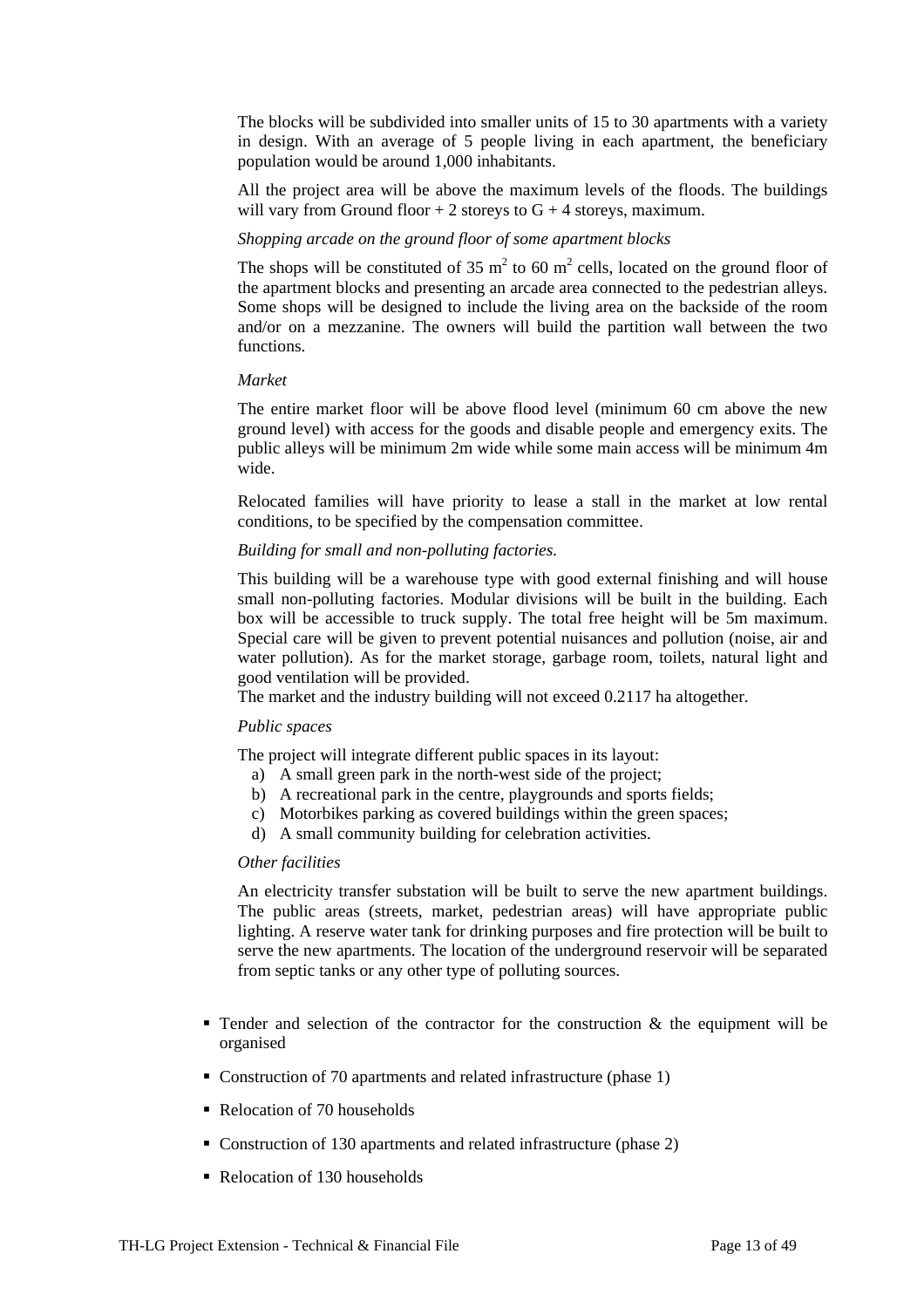- Construction of the market, industrial building, public spaces and other facilities
- Handing over of the infrastructure to the PCHCMC and the district

After the handover, the District will be responsible for the operations and maintenance (O&M) of the infrastructure and the facilities. Specific attention shall be given to the regularity of the water supply, the solid waste collection, clearance of the canal banks.

#### **c) A site and services area in Ward Binh Hung Hoa has been constructed**

- **Execution of the Vietnamese Feasibility Study**
- Tender and selection for the final design and work supervision on the "site and services" area and market

The "site and services" pilot project intends to relocate the poorest Project Affected People (PAP) in THLG basin (Ward 11) in Ward Binh Hung Hoa. The land identified for the Site & services is located along the existing ponds and the future Lagoon; it is currently free of occupation, and only 8 km from the current settlement of the households.

The infrastructure to be provided includes land filling, basic stabilised gravel road, drainage, sewers, electrical connection, and water supply through a drilling and pressure tank. The infrastructure provided for the Ward 11 population will also benefit the host population of Ward BHH.

After the handover, the District will be responsible for the operations and maintenance (O&M) of the infrastructure and the facilities.

- **Execution of final design**
- Tender and selection of the contractor for the construction  $\&$  the equipment
- Technical supervision of the works
- Construction of infrastructure for 150 plots

Plots of approximately 40  $m^2$  will be allocated to 150 households.

Construction of the market

To stimulate economic activity, a market will be built located at the crossroad adjacent to the 'sites-and-services' area. The relocated population will be given priority in acquiring the small stalls.

■ Attribution of loans for housing construction

Micro-credits of maximum 16,000,000 VND/household will be attributed to the people relocated in Ward BBH to support their efforts in building their houses. The project will transfer the credit to a special account opened by the Ward management committee. The procedures for micro-credit were already set-up during the first phase of the project and successfully tested.

- Relocation policy proposal
- Lawyer support for relocation and loans attribution
- Elaboration of maintenance modalities negotiated with the authorities involved
- Short term technical assistance for capacity building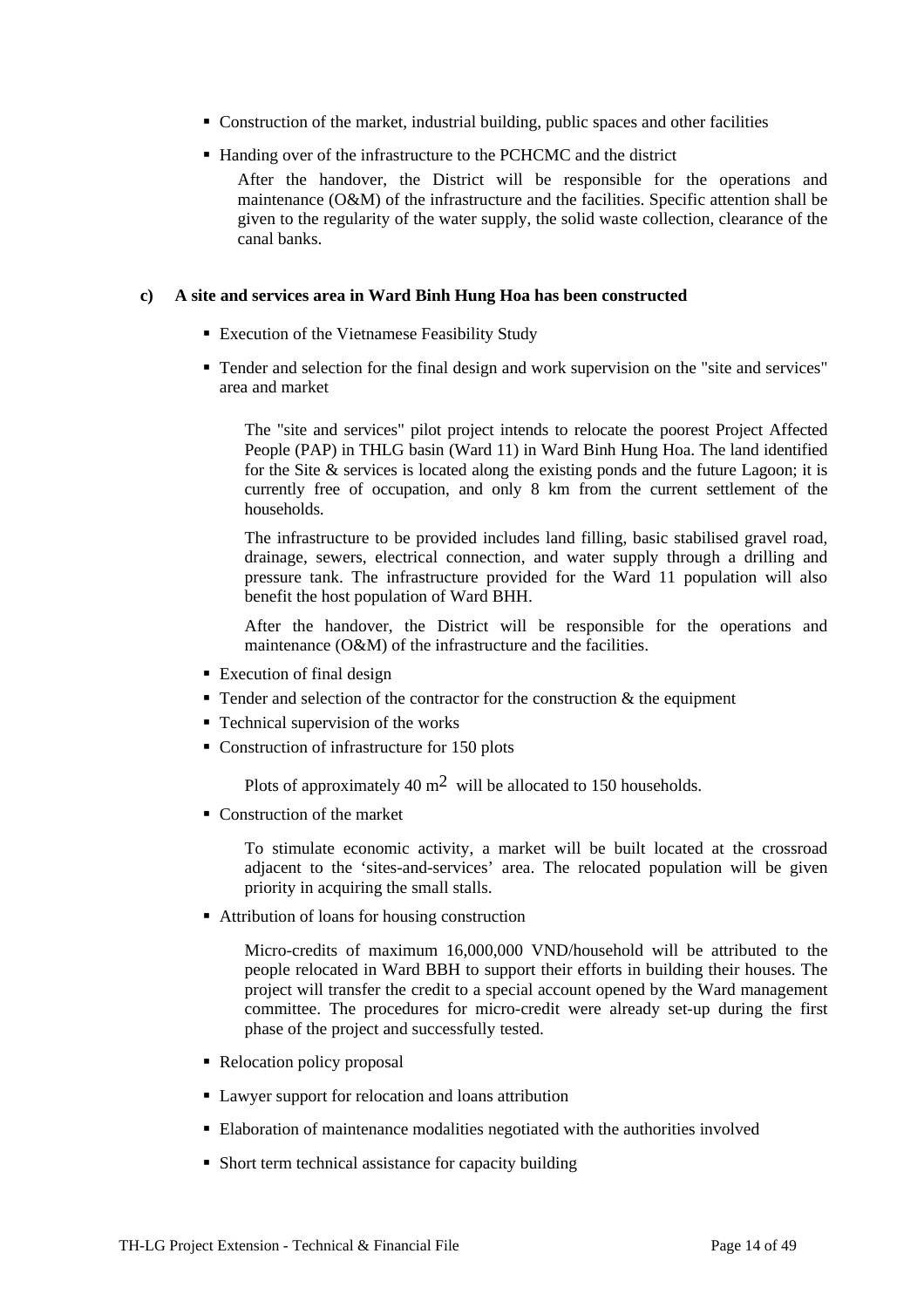■ Handing over of the infrastructure to the PCHCMC and the district

#### <span id="page-14-0"></span>**d) The improved canal infrastructure and housing facilities have been evaluated in view of theirs replicability**

- Technical evaluation of the preparation, the executions and results, taking into account the interests of all stakeholders and the social and economic impact
- Financial audit
- Publication and communication of the results of the evaluation to all stakeholders.

#### *1.4.2.3. Budget*

The Belgian and Vietnamese contributions and the Counter Value Fund will finance these pilot projects. The total budget needed for the above mentioned activities is estimated **at 8,035,800EUR (109,527,954,000 VND).** The detailed cost estimates can be found in the financial file (section 5).

#### *1.4.3. The waste water of the DEN canal has been treated through aerated lagoon technology and evaluated in view of its replicability*

#### *1.4.3.1. Background*

The activities in the first phase of the THLG project under the strategy 3, Wastewater treatment, are described in detail in the Project Specific Agreement, in the Project Extension identification report, in PMU 415 activities report and other technical reports.

Hereafter figures a brief review of progress and achievements:

|                | Strategy   | Former Pilot Project      | Location     | Comments                         |
|----------------|------------|---------------------------|--------------|----------------------------------|
| $\overline{1}$ | Wastewater | Boat transportation and   | THLG canal   | Boat navigation system study     |
|                | treatment  | tide effect study         |              | of HCMC and THLG canal in        |
|                |            |                           |              | particular                       |
| $\overline{2}$ | Wastewater | Hydraulic study           | THLG canal   | Hydraulic study of the THLG      |
|                | treatment  |                           |              | canal and its basin              |
| $\overline{3}$ | Wastewater | Wastewater analysis       | THLG and Den | Analysis of the water quality of |
|                | treatment  |                           | canal        | THLG canal                       |
| $\overline{4}$ | Wastewater | Feasibility study for the | THLG basin   | Project set-up as a separate but |
|                | treatment  | THLG basin                |              | complementary study to the       |
|                |            |                           |              | THLG extension                   |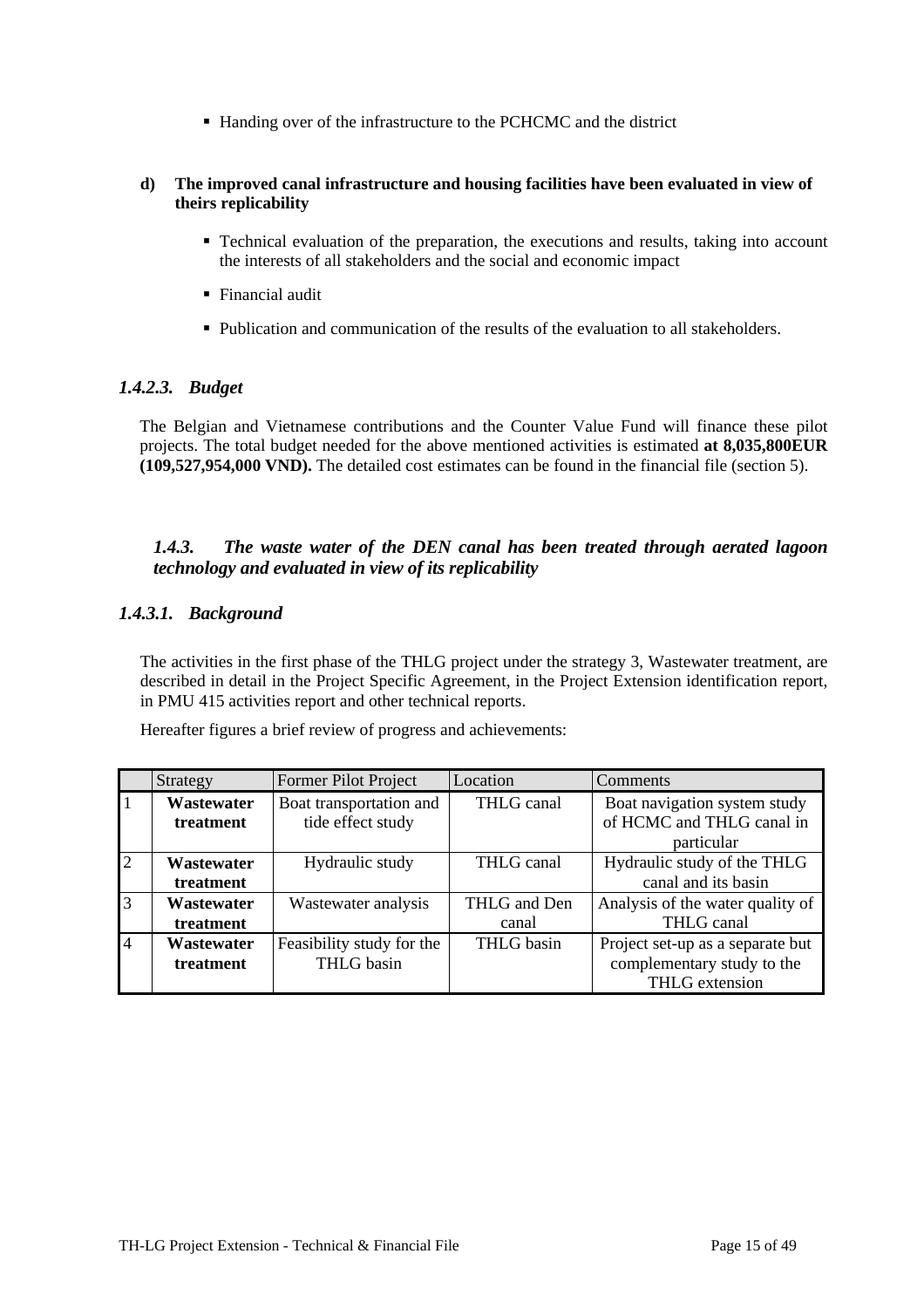<span id="page-15-0"></span>With regard to the aerated lagoon the following activities took place:

- a) Complete topographical survey of the 36 ha site
- b) Belgian Feasibility study.
- c) Vietnamese Feasibility study.
- d) A flow measurement campaign of the canal (since April 2000).
- e) Analyses of the water quality of the Canal

The main section of the canal is around 4 km long and it presently receives domestic wastewater of some 120,000 people (785 ha), with extension to 160,000 people in 2010. In addition to this, an unknown amount of industrial wastewater is discharged into the canal, mainly without any treatment.

#### *1.4.3.2. Intermediate Results and Activities*

#### **a) An aerated lagoon wastewater treatment plant for Ward Binh Hung Hoa, Binh Chanh district, has been studied and designed**

Vietnamese Feasibility Study

According to the studies during the first phase of the project, it was admitted that given the extent of the pollution in THLG-canal and the population density of the area, the implementation of the lagoon technology for treating the wastewater in this location was not suitable.

Therefore a study will be organized to investigate different wastewater treatment alternatives for the Den canal flowing from east to west through Tan Binh District and Binh Chanh Suburb. The Vietnamese FS will provide the necessary approvals for the location, land use, land acquisition and land attribution.

• Land acquisition

The land, identified for the implementation of the lagoon, is located on both sides of the polluted Den canal. It is a natural wetland of around 35.6 ha. Compensations for land and lost assets will be paid by the Vietnamese budget of the project.

**Elaboration of ToR for the Detailed Design Study** 

The terms of reference for the detailed design study of the lagoon will pay special attention to urbanisation control, green space preservation and infrastructure improvement of the whole area including the "sites and services" relocation area. (roads, drainage, wastewater treatment and water supply).

The DDS will be divided in two parts:

- An industrial survey and other investigations in order to review all assumptions of the preliminary design;
- The detailed design, including plans, technical specifications and tender documents
- **Execution of the Detailed Design Study (DDS)**

The Detailed Design Study by an international consultant in co-operation with the Urban Drainage Company (UDC); will take some nine months.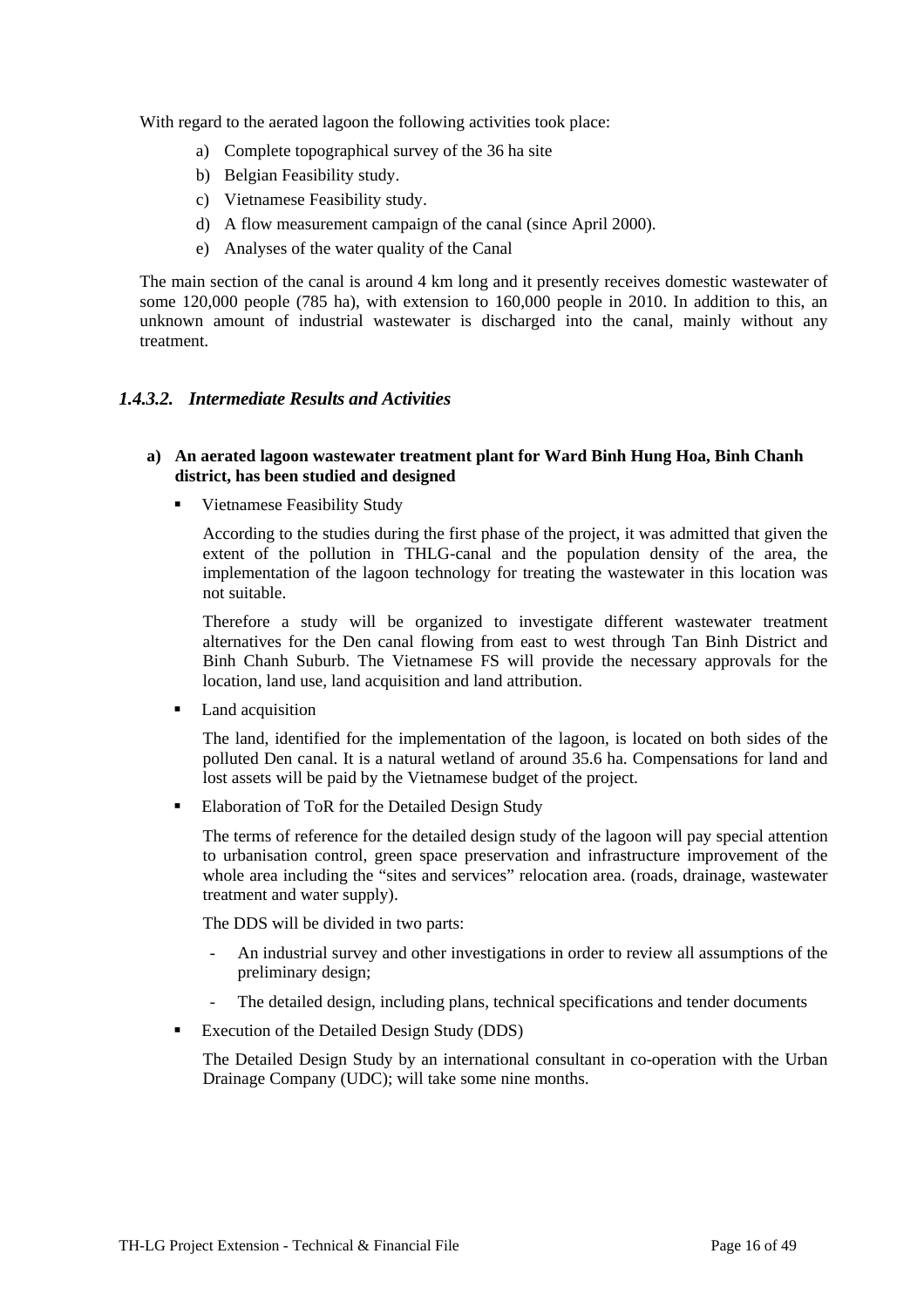#### <span id="page-16-0"></span>**b) An aerated lagoon wastewater treatment plant for Ward Binh Hung Hoa, Binh Chanh district, has been constructed and made operational**

• Construction of the lagoon and installation of the necessary equipment

The works including earth works, electrical and electro-mechanical works, will be adjudicated after international tendering. The implementation will take some six months, during the dry season.

- Monitoring programme by Vietnamese universities and other institutes to follow-up the effects of the lagoon on water quality, lotus production and health conditions
- Handover to the UDC

The delivery will take place at the end of the works and after test run and completing the Operation and Maintenance training of the lagoon chief and his assistant.

#### **c) Institutional capacity building concerning waste water treatment has been assured**

- Short term technical assistance, totalising 5 man-month, will be provided to
	- Elaboration of the ToR for the DDS.
	- Review all reports during DDS.
	- Help PMU for technical approval.
	- Help PMU for pre-qualification of contractors. Help in the choice of the contractor.
	- Assist PMU during negotiation with the contractor.
	- Assist PMU during the implementation of the works
- Assist PMU during the fist year of operation (evaluate the results on regular basis (every 3 months) during the first year of implementation, propose technical and administrative solutions to improve the system).
- **Training and study tours of the lagoon operators (2 x 2 persons for a 3 month training)**
- Operation and Maintenance training of the lagoon operators by the contractor

#### **d) The aerated lagoon has been evaluated in view of its replicability**

- **Technical evaluation of the preparation, the executions, results and maintenance, taking** into account the interests of all stakeholders and the social and economic impact
- **Financial audit**
- $\blacksquare$  Publication of the results of the evaluation
- Communication of the results of the evaluation to all stakeholders.

#### *1.4.3.3. Budget*

The Belgian and Vietnamese contributions will finance these pilot projects. The total budget needed for the above mentioned activities is estimated **at 5,787,500 EUR (78,883,625,000 VND).** The detailed cost estimates can be found in the financial file (section 5).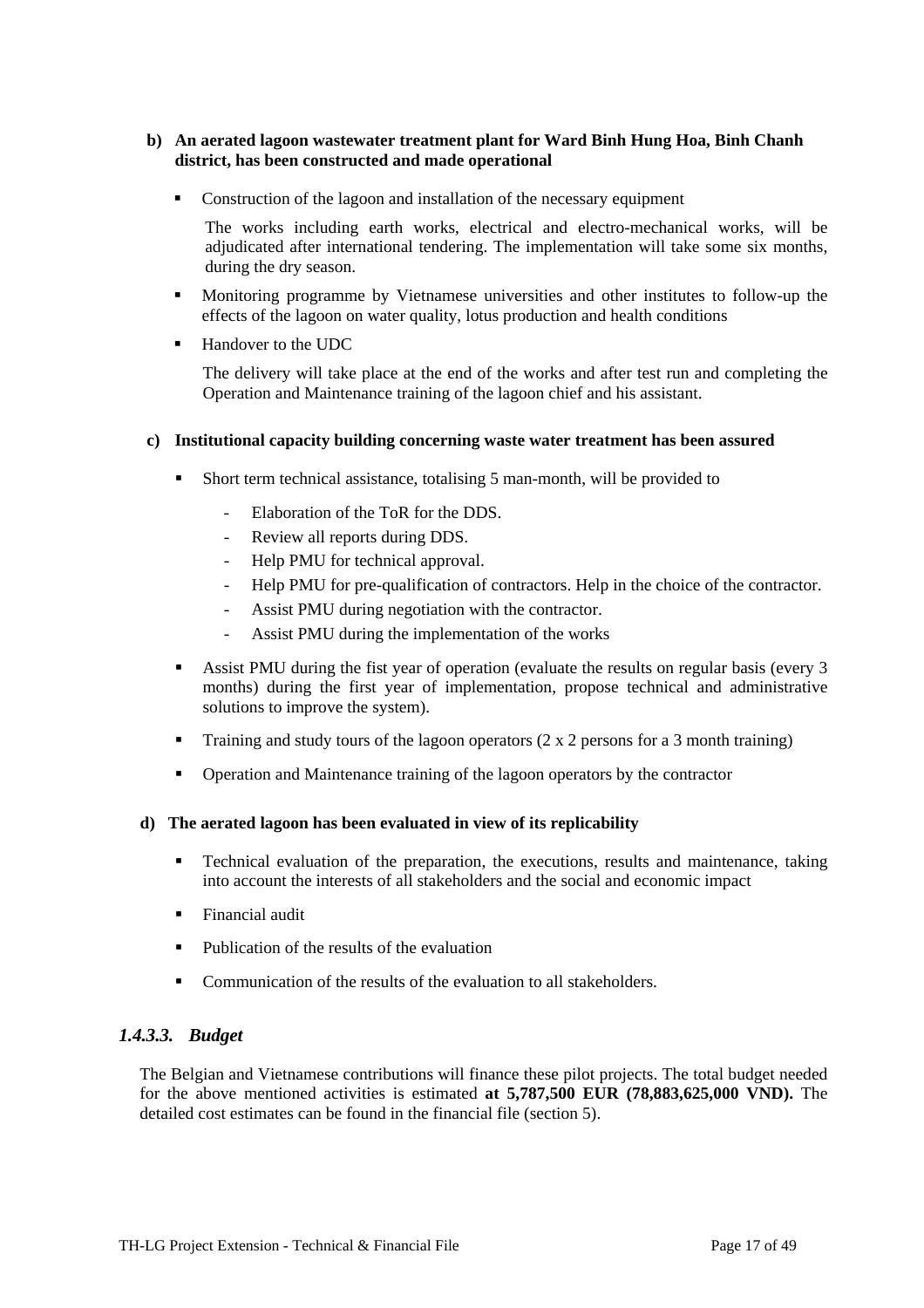### <span id="page-17-0"></span>*1.4.4. Socio-economic support and capacity building have been enhanced.*

### *1.4.4.1. Background*

The planned and implemented activities under the first phase of the project are described in detail in the Project Specific Agreement, in the Project Extension identification report, in PMU 415 activities report and other technical reports.

Hereafter figures a brief review of progress and achievements after the first phase:

| 2 TV spots have been designed                                |
|--------------------------------------------------------------|
|                                                              |
| Environmental awareness raising                              |
| activities within the school                                 |
| curriculum was introduced in 2                               |
| primary schools                                              |
| Study tour in Singapore,                                     |
| Thailand, China (Kunming) $\&$                               |
|                                                              |
| Seminars in Agra, Cambodia                                   |
| (Phnom Penh).                                                |
| Several workshops in HCMC                                    |
| Aerial pictures accomplished.                                |
| Digitalising of orthophotos partly                           |
|                                                              |
| A team of social workers supports                            |
| community participation activities                           |
| for the implementation of the                                |
| pilot projects related to solid                              |
| waste, awareness raising, urban                              |
| improvement, socio-economic                                  |
|                                                              |
| Through brochures and meetings                               |
| the population has been informed                             |
| about the project evolution, the                             |
| problems of eviction,                                        |
| compensation and resettlement                                |
| Integration of all the data related                          |
| to the project within a GIS and                              |
| development of urban studies                                 |
| accomplished.                                                |
| Study of the relocation policy, the<br>housing ownership and |
| maintenance, the compensation                                |
| policy in final phases.                                      |
| General socio-economic survey                                |
| over the population along the                                |
| canal and in-depth survey of the                             |
| population affected by the                                   |
| relocation accomplished.                                     |
|                                                              |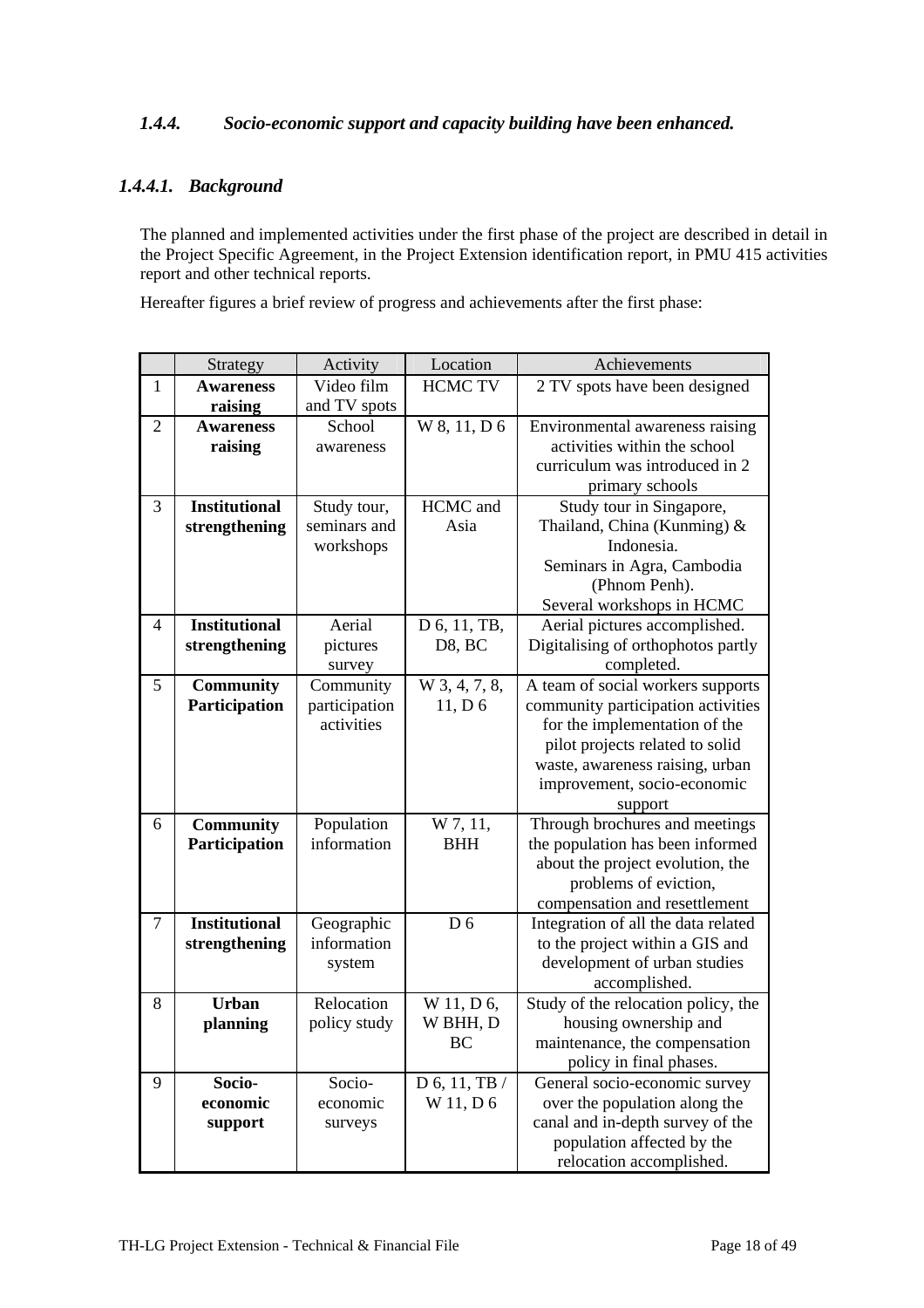<span id="page-18-0"></span>

| 10 | Socio-   | Job creation | W 11, D 6 | Loans provided to enterprises that |
|----|----------|--------------|-----------|------------------------------------|
|    | economic |              |           | guarantee to engage more           |
|    | support  |              |           | workers.                           |
|    | Socio-   | Micro-credit | W 11, D 6 | Saving initiative and credit       |
|    | economic |              |           | support for the development of     |
|    | support  |              |           | small economic activities among    |
|    |          |              |           | the relocated people               |
|    |          |              |           | implemented.                       |

#### *1.4.4.2. Intermediate Results and Activities*

#### **a) Environmental awareness of the HCMC population has been enhanced through awareness raising activities**

 Continuation and extension of the programme of awareness raising activities in schools involved in the first phase

The purpose is to sensitise the children and their parents on simple and practical actions for the preservation of their environment that they can themselves enact, as well as communicate to their families. The teachers of the Pham Van Chi school (Ward 8) and Phu Dong school (Ward 11) already involved in education of environment during the first phase of the project will be the master trainers for new primary schools in Wards 3,4,7 and BHH. Pedagogical material (books, games, .....) on environmental protection will be made and supplied to the primary schools.

 Production of new short films and TV spots on local television of HCMC covering the complete evolution of the different pilot projects of STS, Ward BHH and Ward 11

#### **b) Community participation has been strengthened**

 Recruitment of the team of social workers involved in the first phase for the entire implementation period of the Project

Social workers, recruited during the first phase of the project will continue to organise activities with local authorities (wards and neighbourhood leaders, the police, mass organisations…) and the population, enabling the PMU to propose solutions taking into account the opinion of all stakeholders. In addition, all parties will become aware of the concerns and problems of other parties concerned for the same issue.

 Extension of the community participation activities of the initial phase to Wards 3, 4, 7, 8, 11 and Ward BBH

Community participation is a key element to improve the primary collection of solid waste, resettlement issues, the environment awareness raising, the slum improvement, the socioeconomic support.

**Legal support to the relocated population** 

Different surveys among the population will be conducted in order to collect detailed information of all the families to be relocated. Suggestion boxes and exposition panels will be set up in the Wards, explaining the project plans.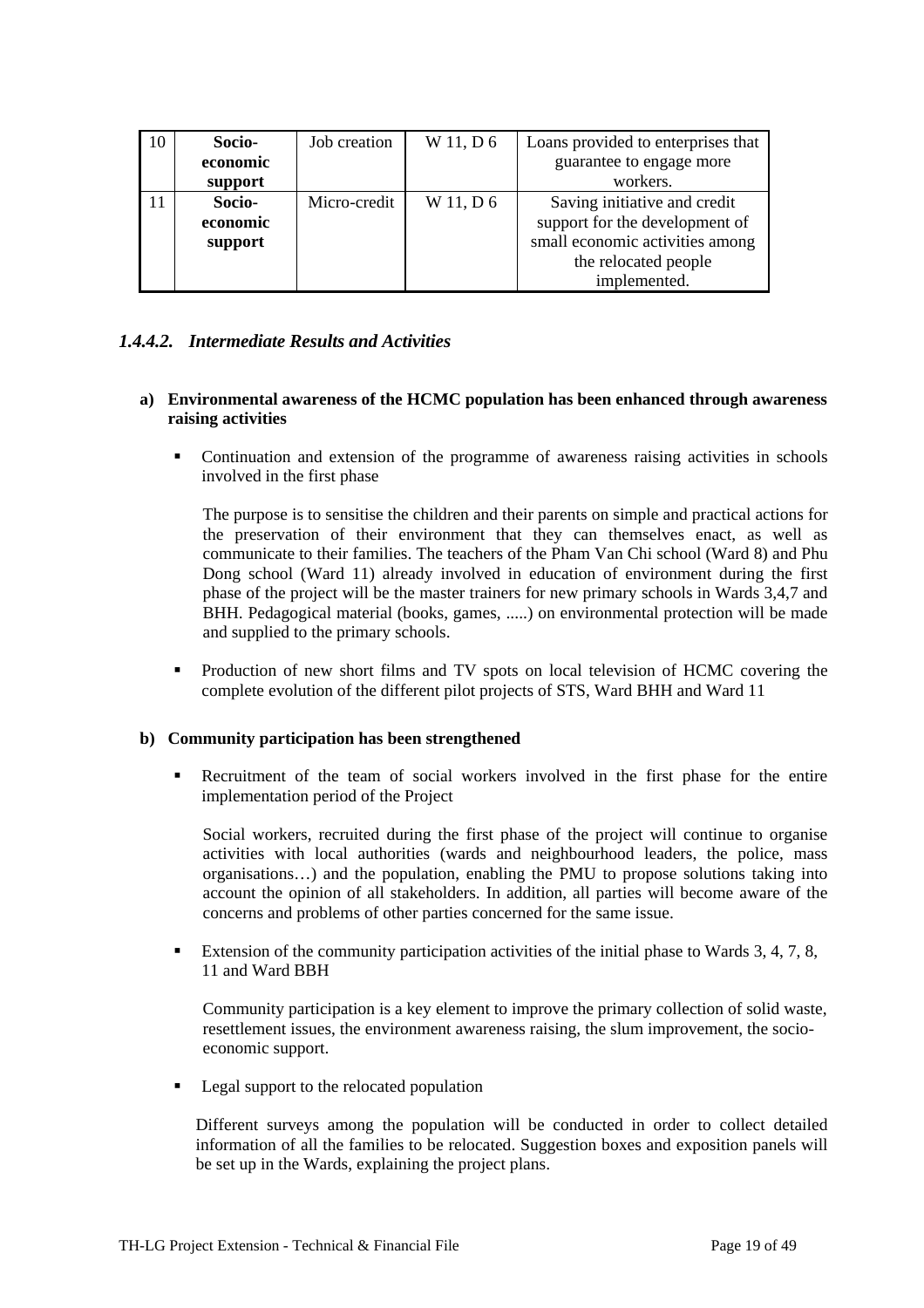#### **c) Socio-economic support activities have been intensified**

**Extension of credit for job creation activities** 

This activity aims at creating stable jobs for the poor by offering a loan to small enterprises in order to hire more workers. This activity was already implemented in Ward 11 and will be extended to other wards.

**Extension of vocational training activities** 

In collaboration with the Centre for Vocational Training of District 6, training sessions for the population will be organised in the fields of sewing, metal cutting, mechanics, lathe operating, electricity, moulding, etc.

**Extension of saving groups and micro-credit activities** 

Micro-credit will be provided to eligible saving groups, which have demonstrated management capacities and the ability to save a minimum of 1.5 million VND. The Project will provide credit equivalent to the amount saved by the group. Modalities for attribution, use and refunding of the micro-credit have been set-up during the first phase, tested and analysed.

#### **d) Institutional capacity of the relevant institutions has been strengthened through training and seminars**

- Organisation of training sessions and study tours in the fields of environment, urban planning and procurement
- Dissemination of project experience through seminars and workshops
- Update of GIS maps and CD-Rom

An aerial picture survey of the basin was conducted in 1999. Some of these pictures have been digitised and the graphical information has constituted the base of a Geographic Information System (GIS) that has integrated all the results of the PMU studies and survey. These maps and CD-Rom will be updated during the second phase.

GIS training will be provided to and by the GIS operator of the PMU

#### **e) Close collaboration between the departments of the city and projects funded by other donors has been assured**

 Active participation of the PMU in organising and participation of ODAP meetings, workshops, training activities, information campaigns

The Official Development Assistance Partnership (ODAP) was set up as a formal strategic partnership between the HCMC People's Committee and a group of key international donors: the World Bank, the United Nations Development Programme, the Asian Development Bank, the International Finance Corporation, the Japanese Bank for International Co-operation and the Belgian Co-operation (DGIC and its executing agency BTC). The Belgian Cooperation officially joined the ODAP in November 1999.

ODAP's mandate, beside co-ordination of donor support, includes support to policy development, strategic planning and operational practice and operates thanks to membership fees of the members.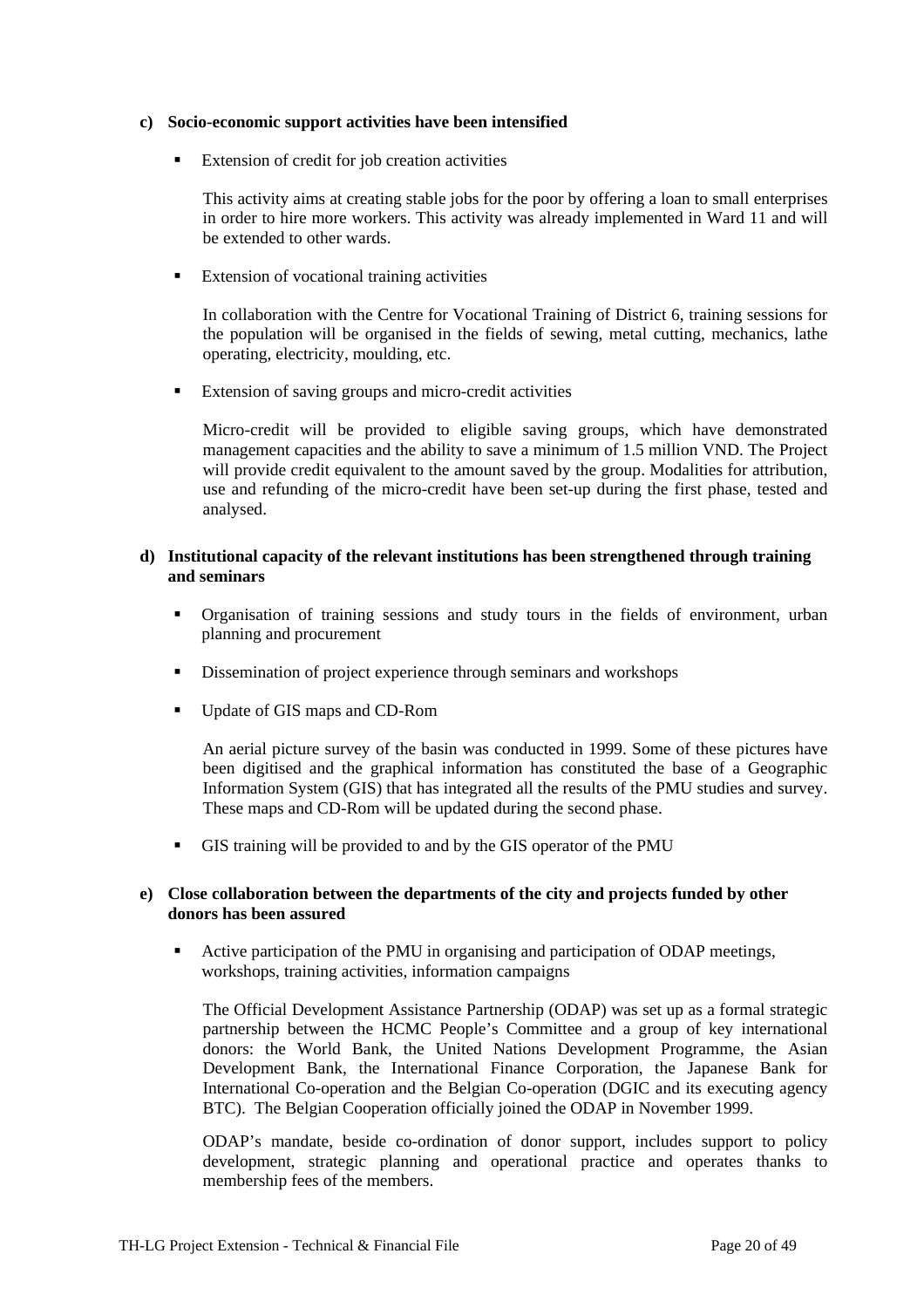<span id="page-20-0"></span>Budgetary support to ODAP training sessions, meetings and secretariat

During the first phase of the Project, Belgian support to ODAP was provided through organising workshops and providing information and training activities useful to all stakeholders working in the areas of urban planning, environmental upgrading and institutional strengthening. The PMU 415 had a leading role in many activities and collaborated intensely with ADB for solid waste and WB for the FS and Low Cost Housing Upgrading. PMU 415 will continue their leading role during the extension phase.

#### **e) Socio-economic activities have been evaluated in view of its replicability**

- Technical evaluation and financial audit taking into account the interests of all stakeholders and the social and economic impact
- Publication and communication of the results of the evaluation to all stakeholders.

#### *1.4.4.3. Budget*

The disbursement under strategy "capacity building and awareness raising" amounted to 65.5% of the initial budget under the Belgian grant and 40% under the Vietnamese counterpart. The total budget needed for the above mentioned activities is estimated **at 588,300 EUR (8,018,529,000 VND).** The detailed cost estimates can be found in the financial file (section 5).

# **1.5. Beneficiaries**

- 1. The solid waste management project will improve the environmental condition of over 7,000 households.
- 2. Through the construction of the Waste Water Treatment Plant, the sanitation conditions of around 120,000 people will be improved.
- 3. The relocation projects will directly improve the housing conditions of 350 poor households living along the Tan Hoa-Lo Gom canal, in one of the poorest districts and slums of the inner City (District 6).
- 4. Indirectly the whole population of HCMC will benefit from the pilot experiences of the THLG / Den Canal pilot projects in terms of alternative solutions for housing and sanitation.
- 5. The city departments and authorities (Ward, District, City) will benefit from capacity building programmes.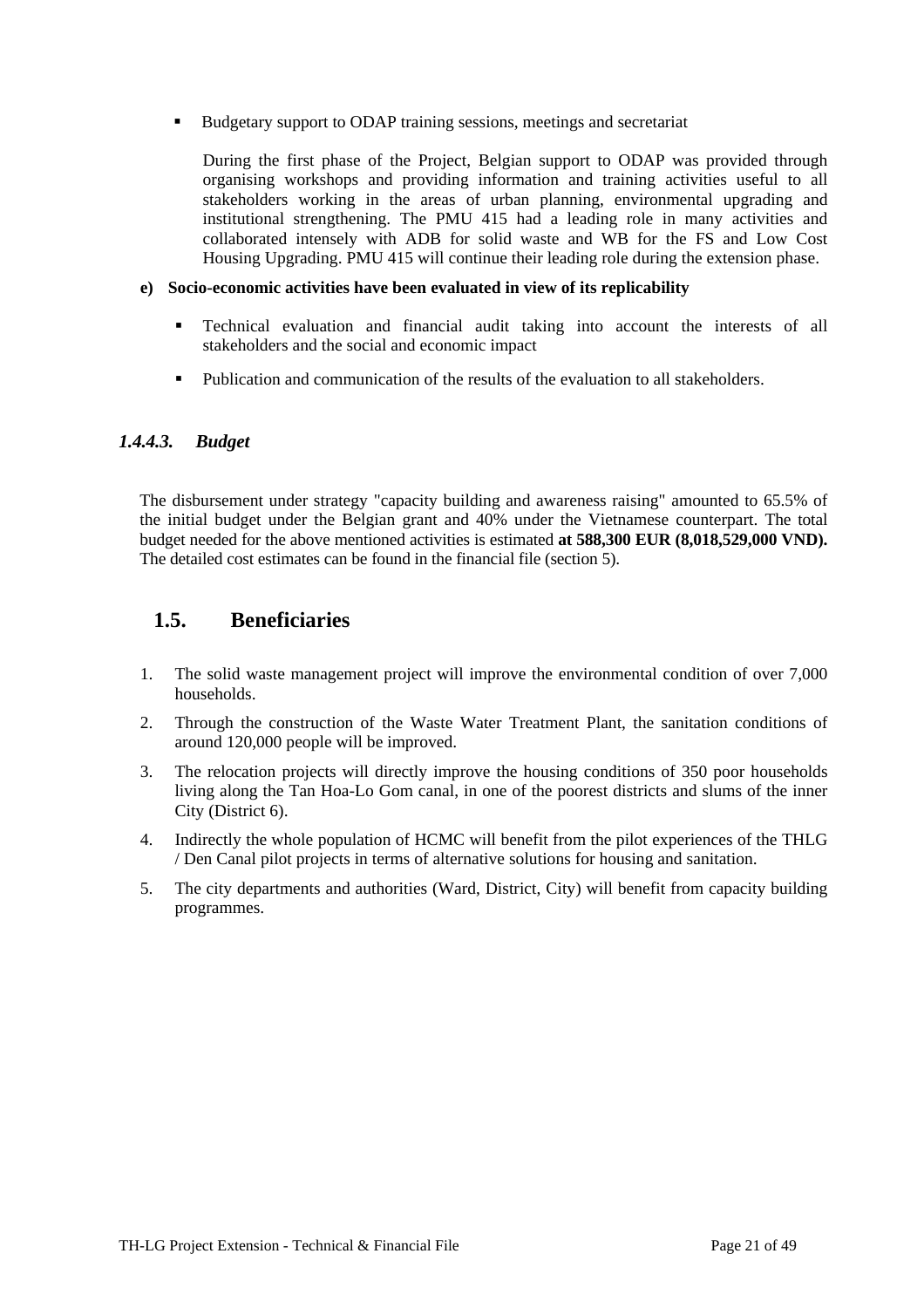# <span id="page-21-0"></span>**2. Preconditions, assumptions and risks**

## **2.1. Preconditions**

- $\triangleright$  The Steering Committee and Project Management Unit have been set up properly with qualified and competent staff (se chapter 3 &4).
- $\triangleright$  Adequate human and operational resources have been appointed
- $\triangleright$  Project accounts have been opened and a consolidated accountability system has been established.
- $\triangleright$  The previous authorisations by the Government of Vietnam for sub-projects in the first phase of the project remain valid.

## **2.2. Activities assumptions and risks**

The assumptions and risks related to the different activities are detailed in this chapter. Only the assumptions related to the results are detailed in the logical framework.

### *2.2.1. Solid waste collection and dumping have been organized up to acceptable standards and evaluated in view of their replicability*

- **a. The primary collection of solid waste in the Wards 3, 4, 7, 8 and 11 of District 6 will have been improved if** 
	- the accessibility of the carts to the households can be assured;
	- the domestic volume per household does roughly remain the same.
- **b. A Small Transfer Station (STS) will have been constructed and put into operation in Ward 7 (Ba Lai area) if** 
	- the land for the STS will be timely available;
	- the accessibility of the carts to the STS can be assured.

### *2.2.2. Canal infrastructure and housing facilities in THLG canal area have been improved and evaluated in view of their replicability*

- a) **The canal infrastructure in Ward 11 will have been improved if**
	- the feasibility studies to improve embankment and build a road along the canal in Ward 11 are accepted by the PCHCMC, in a reasonable time limit.

#### **b) Housing facilities in Ward 11 will have been improved if**

- the Vietnamese FS and the land acquisition procedures are started in order to ensure the approval of the pre-design not later than 1 March 2002 and land attribution free from occupation is not later than 1 April 2002;
- a relocation policy, including levels of compensation, modalities for loan attribution and management, selling price of the plots has been timely agreed upon;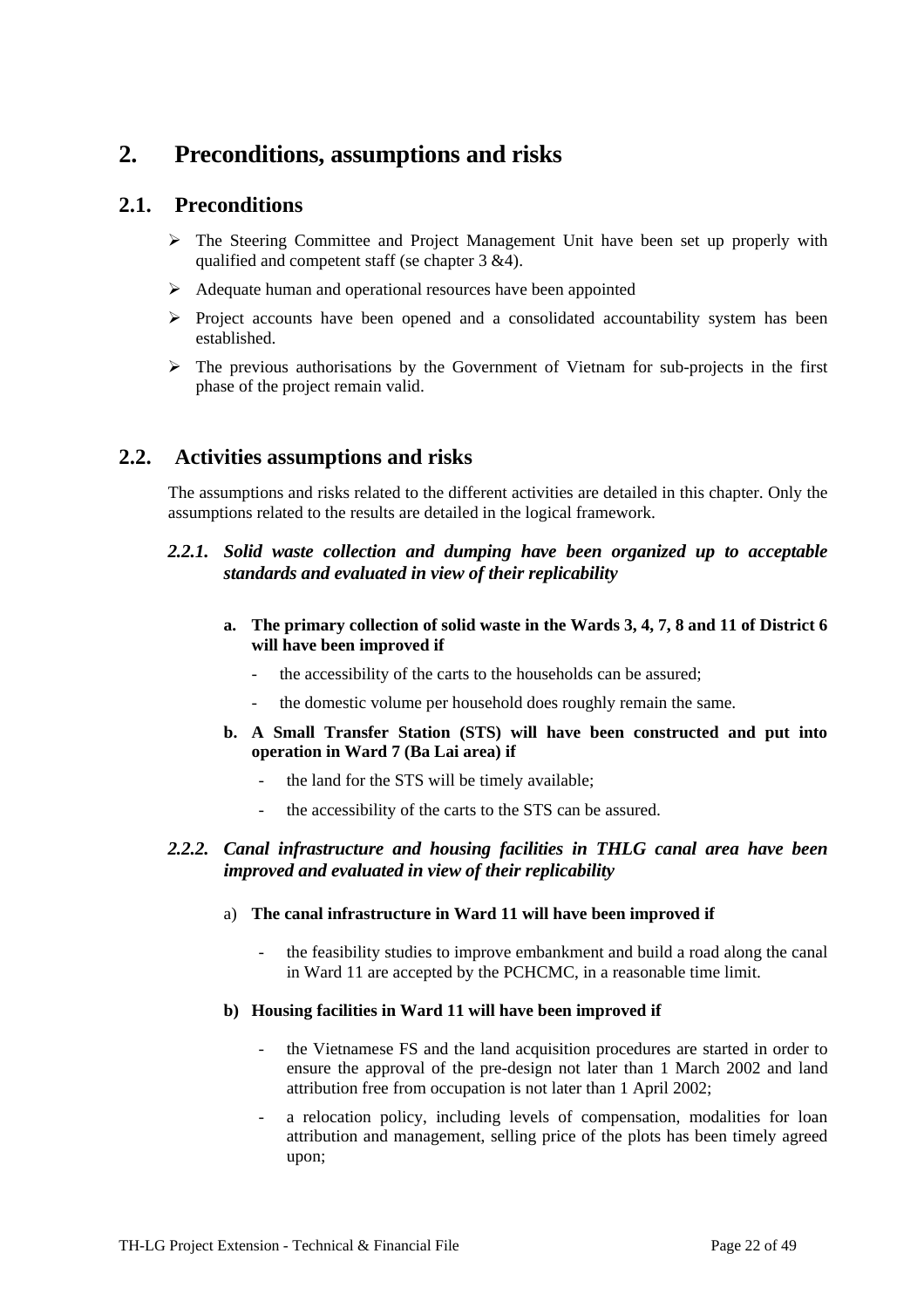- the land acquisition procedures for the "Sites and services" area and the land of the agro factory are completed at the beginning of the Project.

#### <span id="page-22-0"></span>*2.2.3. The waste water of the DEN canal has been treated through aerated lagoon technology and evaluated in view of its replicability*

- **a) An aerated lagoon wastewater treatment plant for Ward Binh Hung Hoa, Binh Chanh district, has been constructed and made operational if** 
	- The land acquisition procedures for the lagoon are completed at the beginning of the Project;
	- Land acquisition can proceed without any delay;
	- The Urban Drainage Company reshapes the entire section between White bridge and confluence with 19 May canal, including the moving to the north of 920 m of Den canal.

# 3. Project Implementation

### **3.1. Budgetary means**

### *3.1.1. Solid waste collection and dumping have been organized up to acceptable standards and evaluated in view of their replicability*

This pilot project will be entirely financed by the Belgian contribution. The total budget needed for these activities is estimated **at 530,300 EUR (7,227,989,000 VND).** The detailed cost estimates can be found in the financial file (section 5).

### *3.1.2. Canal infrastructure and housing facilities in THLG canal area have been improved and evaluated in view of their replicability*

The Belgian and Vietnamese contributions and the Counter Value Fund will finance these pilot projects. The total budget needed for the above mentioned activities is estimated **at 8,035,800 EUR (109,527,954,000 VND).** The detailed cost estimates can be found in the financial file (section 5).

### *3.1.3. The waste water of the DEN canal has been treated through aerated lagoon technology and evaluated in view of its replicability*

The Belgian and Vietnamese contributions will finance these pilot projects. The total budget needed for the above mentioned activities is estimated **at 5,787,500 EUR (78,883,625,000 VND).** The detailed cost estimates can be found in the financial file (section 5).

#### *3.1.4. Socio-economic support and capacity building have been enhanced*

The disbursement under strategy "capacity building and awareness raising" amounted to 65.5% of the initial budget under the Belgian grant and 40% under the Vietnamese counterpart. Details of the budgetary lines and expenditure of the extension phase figures in the financial file. The total budget needed for the above mentioned activities is estimated **at 588,300 EUR (8,018,529,000 VND).** The detailed cost estimates can be found in the financial file.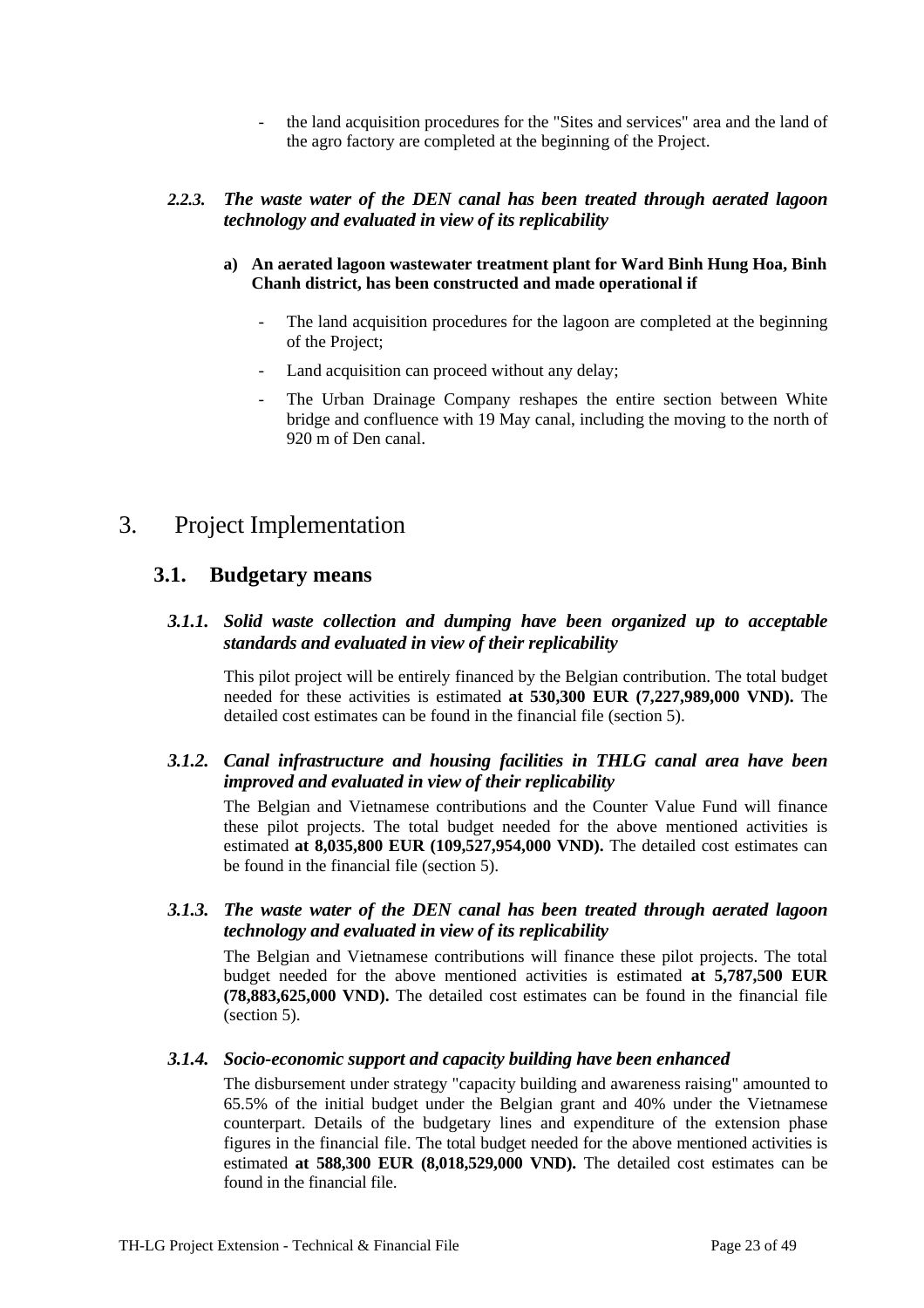### <span id="page-23-0"></span>**3.2. Human means**

BTC and PCHCMC will jointly establish a "Project Management Unit", hereinafter referred to as "PMU". The Project Management Unit is responsible for the daily management of the project. It will comprise one general coordination unit and 4 project units, as explained here after in point 3.3.

Short-term missions, totalising 8 man-month, for the technical, financial and socioeconomic surveys of the different pilot projects, training and seminars, will complete the PMU activities.

An additional short-term assistance, totalising 5 man-month will be provided to assist PMU during the survey, implementation and the first year of operation of the aerated lagoon. The terms of reference of this surveys will be made by the PMU.

## **3.3. Management and Implementation Modalities**

#### *3.3.1. Project Management Unit*

The Project Management Unit (PMU) is responsible for the daily management of the project. It will comprise one general coordination unit and 4 project units, as explained here after. The terms of reference of the PMU staff are detailed hereafter in point 5.4.

For a better use of available competent human resources and given that the pilot projects and the Feasibility Study (FS) are small scale interventions, there will be one PMU for this Project and the "Feasibility study" project. All PMU members will be based in the same office in order to facilitate sharing data and experiences.

- PMU Coordination unit: one full time coordinator, one long term chief technical adviser (expatriate), one assistant technical adviser (expatriate), one administrative assistant, two accountants, two secretaries, one translator, one GIS expert, two drivers, one maintenance staff.
- Lagoon unit: one vice coordinator in charge of the Aerated Lagoon, one ad-hoc DoSTE adviser.
- Urban unit: one vice coordinator in charge of urban projects in Ward 11 and Ward BHH and the construction of STS, 1 architect, 1 site engineer.
- Social unit: one vice coordinator in charge of related social-economic activities and capacity building.
- FS unit: one vice-coordinator in charge of FS, a technical adviser, a full-time interpreter, and on an ad-hoc basis a Housing adviser, DoSTE adviser, CAO adviser, Sociology adviser.

The team shall be supported by local and international consultants and by social workers as described before.

The PMU will be established under PCHCMC.

The PMU will also be in charge of preparation of the scheduled Steering Committee meetings and draft the minutes of these meetings.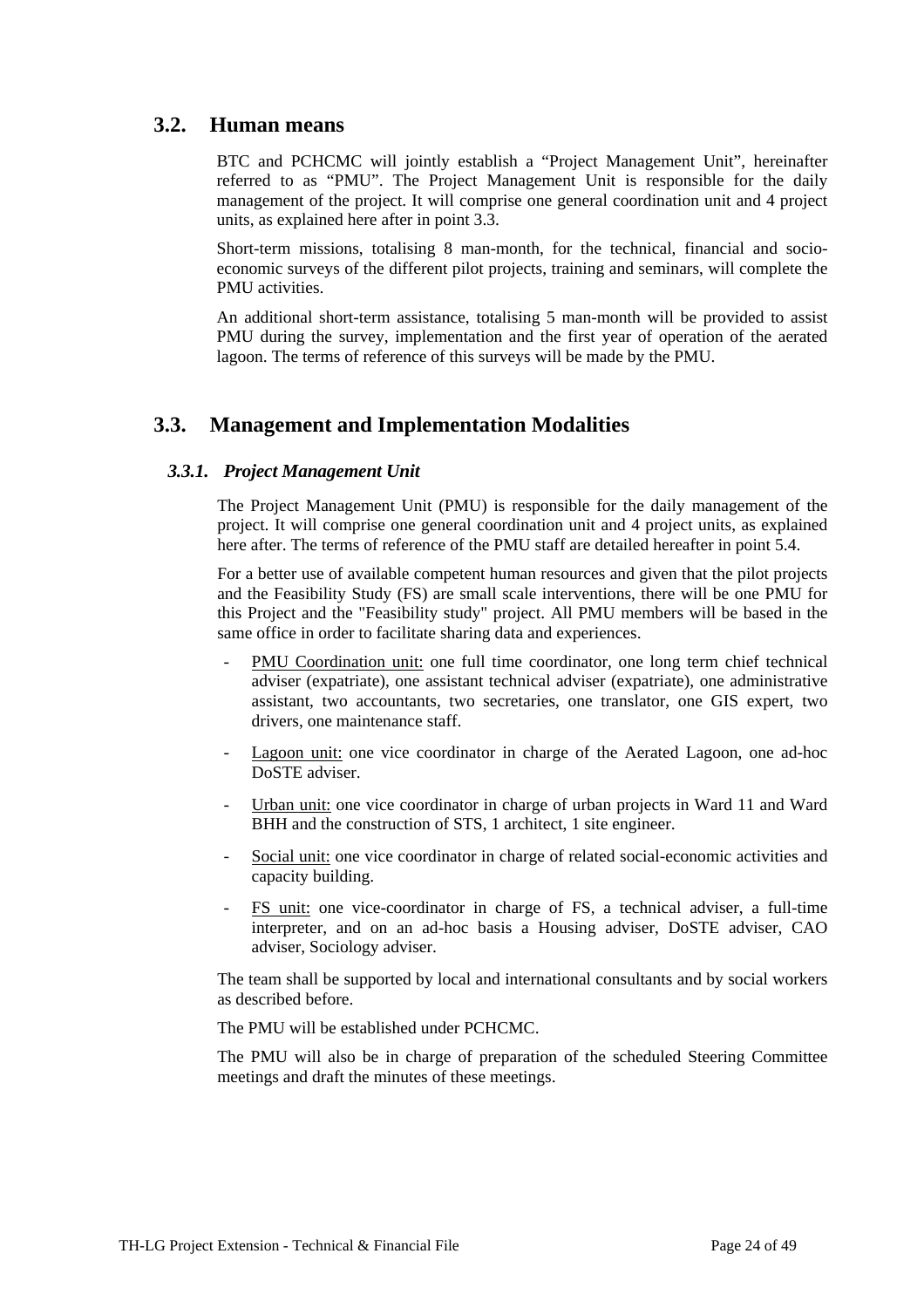### <span id="page-24-0"></span>*3.3.2. Implementation modalities*

- $\blacksquare$  The Vietnamese contribution, including the budget from the Counter Value Fund<sup>[1](#page-24-1)</sup>, will be managed according to Vietnamese regulations.
- The management of the Belgian contribution, including all bidding activities, will be managed according to Belgian regulations.
- The aerated lagoon, the solid waste management and the site and services project projects are small-scale projects belonging to category B (Lagoon, solid waste management and Site and services) of the Vietnamese regulations. The pilot project of Ward 11, including the construction of apartments and other infrastructure, belongs to category C. According to Vietnamese regulations, these pilot-projects do not need to be appraised and approved by central Ministries.
- **Previous and ongoing approvals and authorisations for pilot projects will remain valid,** including the delegated approval authorisation to PCHCMC (letter No 3167/VPCP-CN of 2 August 2000) and will be applied to all pilot projects. Regrouping Former small individual project activities have been regrouped under one denomination to facilitate the implementation; it shall not affect the approval procedures.
- For each pilot project, a pre-design study will be prepared, coordinated by the PMU and under the responsibility of BTC (Belgian Feasibility Study). Such study will specify the exact location of the project, the surface of the land required, the technical pre-designs, the preliminary cost-estimates and a brief assessment of the impact. The PMU will oversee the progress of the design and will provide necessary guidance. Each pre-design study will be approved by BTC. During the preparation of the pre-design, necessary information will be transmitted to PCHCMC in order to accelerate the preparation of consequent Vietnamese Feasibility Studies.
- **BTC** will transmit the pre-design study to PCHCMC, together with the notice on land requirement for the implementation of the pilot projects.
- PCHCMC will submit the preparation of Vietnamese Feasibility Studies to Vietnamese sub-contractors and accomplishes the procedures for appraisal and approval of these Vietnamese feasibility studies. The PCHCMC, assisted by the PMU, will instruct the relevant City Departments to establish the compensation councils, to inform the population, to calculate the exact compensation amounts, and to accomplish the procedures for land compensations, acquisitions and attributions, payment of compensations and managing the resettlement procedures.
- The sale of the apartments and plots constructed under the Project will be exempt from the investment costs of infrastructures, studies and other expenses and fees according to Vietnamese regulations on relocation. The resettlement mode and conditions will be specified in the "Relocation Policy Paper" agreed by the PCHCMC.
- Within maximum one month from the date of the submission of BTC official pre-design and notice on land requirement, the PCHCMC will inform BTC of its decision on the approval of the pre-design, including possible observations and remarks. A copy of the decision will be transmitted to the PMU and to relevant authorities.
- Within four months from the date of the submission of BTC, the official pre-design and request for land, the PCHCMC will inform BTC of approval of the land acquisition and attribution.

 $\overline{a}$ 

<span id="page-24-1"></span><sup>&</sup>lt;sup>1</sup> following an agreement between Vietnam and Belgium concerning "A debt relief of the external debt of the socialist republic of Vietnam towards the Kingdom of Belgium and the financing of projects in Vietnam", signed on 7 December 2000,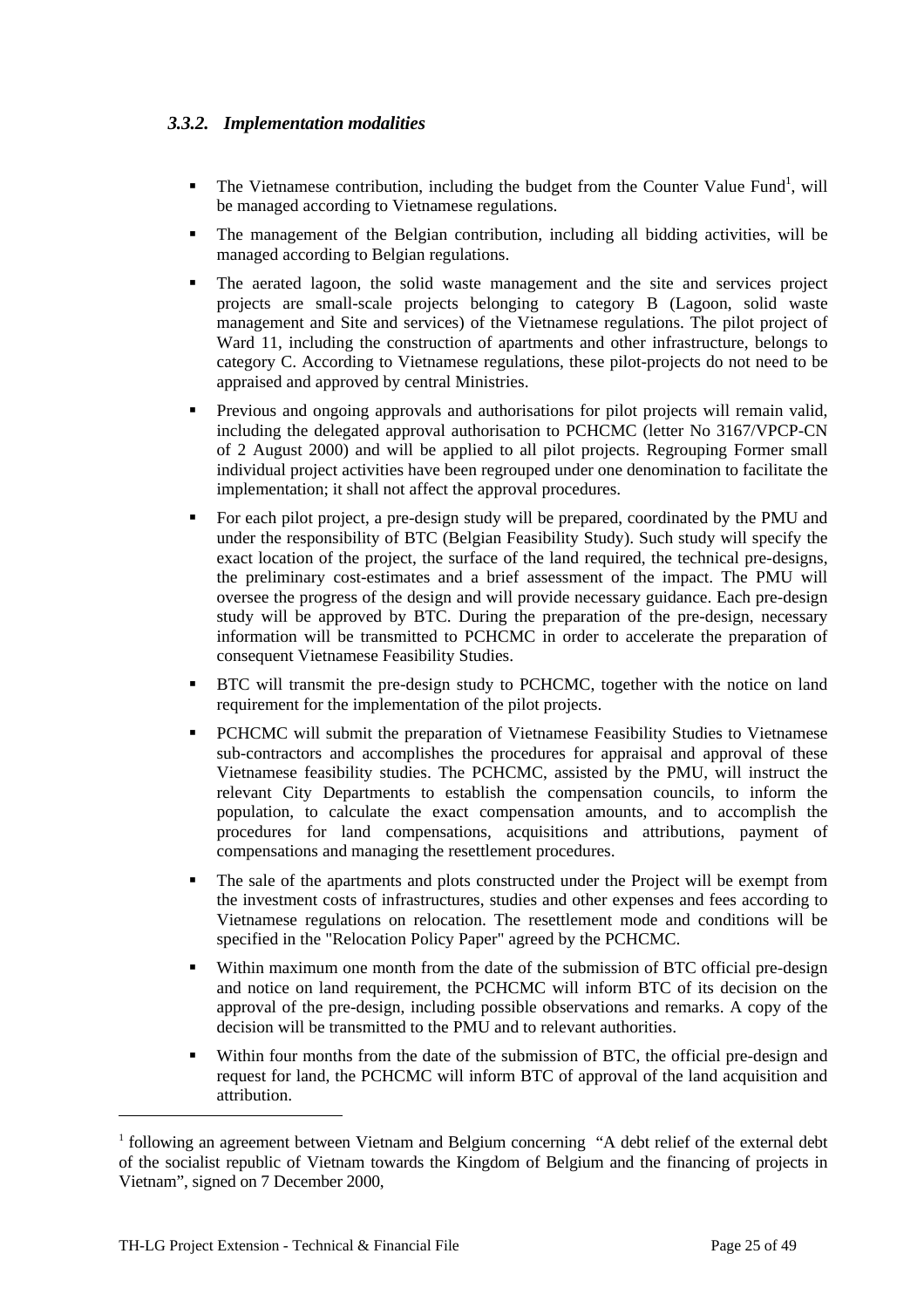- <span id="page-25-0"></span> Within maximum 12 months from the date of the submission of BTC official Pre-design and request for land, the PCHCMC will accomplish all the compensation procedures and payments, according to the compensation policy, including the evacuation of the land by the population, demolishing and evacuating the existing houses. The required land, free from occupation, will then be handed to the PMU for starting the implementation of the pilot projects.
- The selected contractor(s) will prepare the detailed design, including detailed technical designs and the technical specifications, complying with international standards, the detailed cost-estimates, the technical specifications and the tender documents for the construction works and the supply of equipment. The detailed design will be approved by BTC, assisted by the PMU as well as by short-term consultants where necessary. For works financed under the Counter Value Fund (CVF), the detailed designs will be approved by PCHCMC.
- For contracts financed exclusively under the Belgian budget, the payments to contractors will be done by BTC.
- For contracts financed exclusively under the Vietnamese budget, the payments to contractors will be done by PCHCMC. The modalities for payment of the contractors under the Counter Value Fund will be according to the content of the letter No 39/2001/TTBTC from MOF dated 5 June 2001.
- Independent external financial auditors and technical auditors will evaluate the financial, technical and social aspects of the project and provide recommendations on these aspects. The audits will be organised at the end of each twelve- month period, starting from the date of signature of the Specific Agreement. The audit reports will be presented to DGIC, BTC, MPI, MOF, PCHCMC and the Steering Committee of the project. Following the conclusions and recommendations of the audit reports, the project activities can be continued, modified or even stopped if fatal risks related to mismanagement of funds, non-respect of the project objectives, non-respect of the schedule of planning are found.

#### *3.3.3. Implementation period*

The activities are scheduled over a 39 months period starting on the  $1<sup>st</sup>$  of October 2001. A detailed schedule of activities has been joined in point 6.2.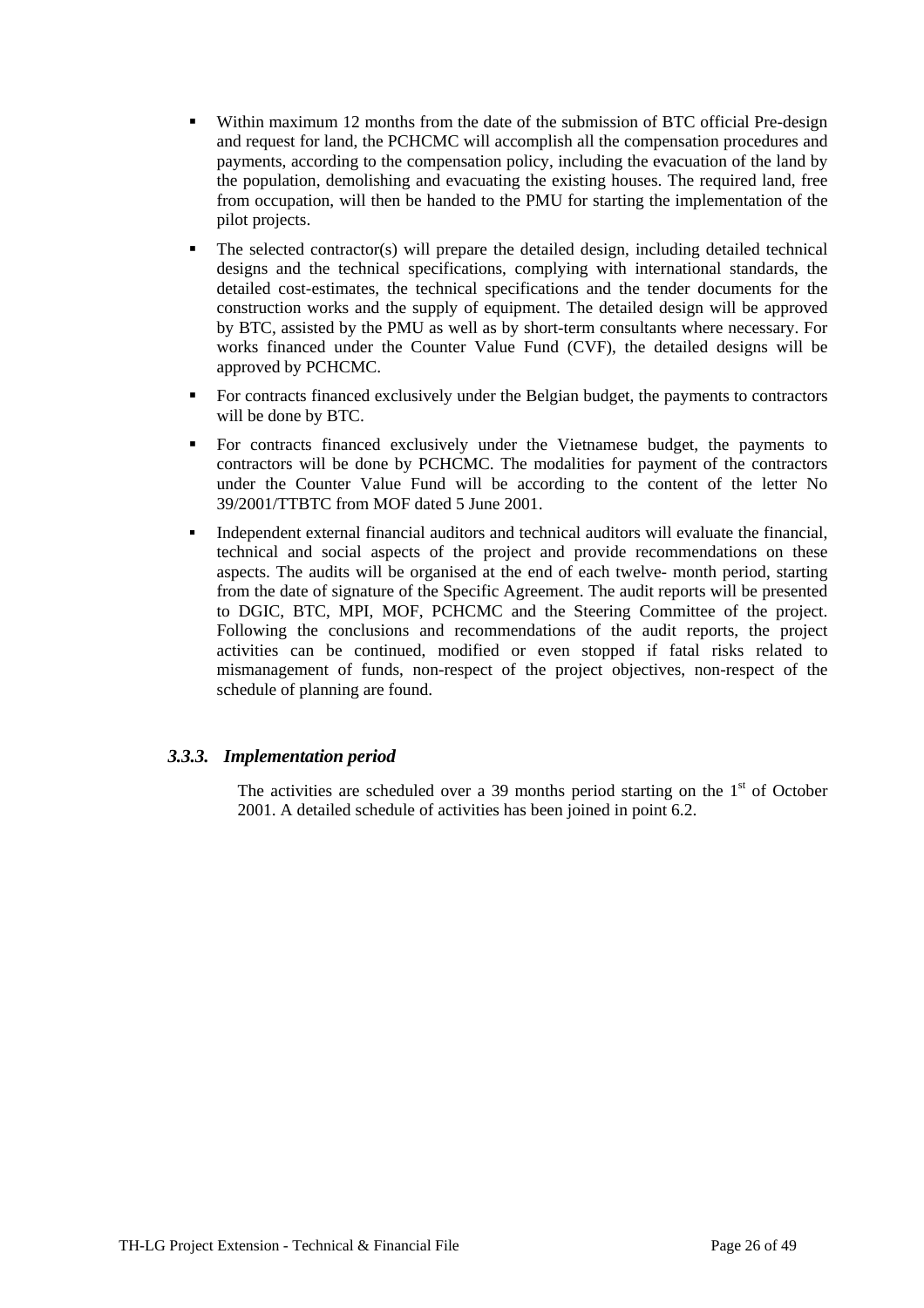# <span id="page-26-0"></span>**4. Project Monitoring and Evaluation**

## **4.1. Monitoring Modalities**

#### *4.1.1. Steering Committee*

A joint local consultative body will be set up under the name of "Steering Committee".

The Steering Committee will be composed of one representative of each of the following administrations/services:

- the People's Committee of HCMC (PCHCMC)
- the Ministry of Planning and Investment (MPI)
- the Ministry of Finance (MOF)
- the Directorate General of International Cooperation of the Belgian Ministry of Foreign Affairs (DGIC)
- the Belgian Technical Cooperation (BTC)
- the Department of Planning and Investment of HCMC
- the Department of Communications and Public Works of HCMC
- the Department of Science, Technology and Environment of HCMC
- the Department of Cadastre, Land and Housing of HCMC
- the Chief Architect's Office of HCMC
- the Districts 6, 8, Tan Binh and Binh Chanh of HCMC

The Steering Committee will assume the following responsibilities and will be mandated to:

- provide guidance and orientation to the project implementation;
- appraise the state of progress of the project and the achievement of its general objective;
- approve the intermediate and final reports;
- analyse the management of the resources (human, financial or material);
- approve changes in the schedule of activities of the project;
- decide on modifications of Intermediate Results and Activities proposed by the PMU provided that such modifications do not alter the project's general and specific objectives nor its overall budget;
- propose to both Governments modifications of Intermediate Results and Activities proposed by the PMU in case such modifications do alter the project's general and specific objectives and/or its overall budget;
- appraise the financial audits;
- change the duration of implementation of the project, provided that such changes do not alter the project's general and specific objectives nor its overall budget;

The Steering Committee shall lay down its own rules and regulations, which comply with the provisions of the Specific Agreement, and take its decisions by consensus.

The Steering Committee members are the same as those for the other Belgian Vietnamese Tan Hoa Lo-Gom project (Feasibility Study). The programme of the Steering Committee meeting therefore can cover one, or both Tan Hoa-Lo Gom projects.

The Steering Committee shall meet at least once a year or on demand of one of its members.

#### *4.1.2. External Evaluation Missions*

Besides the monitoring provided by the Project Steering Committee, the project also foresees surveys and annual external evaluation missions during the project's lifetime.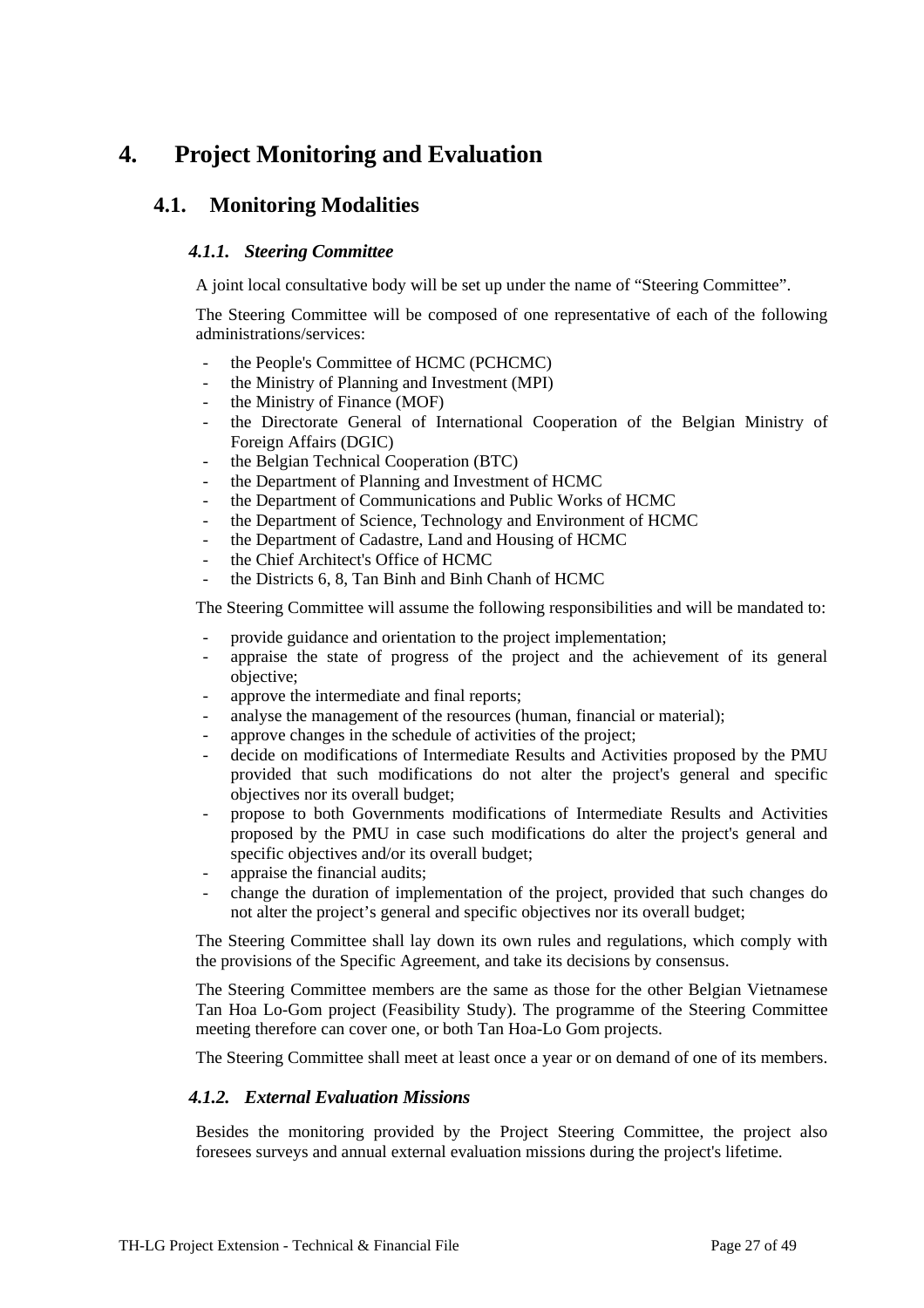<span id="page-27-0"></span>The independent external financial auditors and technical auditors will evaluate the financial, technical and social aspects of the project and provide recommendations on these aspects. The audits will be organized at the end of each twelve- month period, starting from the date of signature of the Specific Agreement.

The PMU is responsible for drafting the ToR of the surveys, external audits and evaluations, taking into account the Project performance indicators and means of verification, explained in the logical framework (see point 6.1). The ToR will have to be approved by the Steering Committee.

The financial auditors will be chosen through competitive bidding on the basis of short listed audit firms. The social survey specialists and technical evaluator(s) will be selected through competitive bidding on the basis of shortlisted firms/consultants with proven experience in the evaluation of complex projects related to infrastructure construction and urban-planning and social issues. The tenders will be organised by BTC, assisted by the PMU. The award of the contracts will be jointly decided by BTC and the PCHCMC.

The audit reports will be presented to DGIC, BTC, MPI, MOF, PCHCMC and the Steering Committee of the project.

Following the conclusions and recommendations of the audit reports, the project activities could be continued, modified or even stopped if fatal risks related to mismanagement of funds, non-respect of the project objectives, non-respect of the schedule of planning are found.

#### *4.1.3. Mid-term review*

A mid-term review mission will be organized on demand of the Steering Committee, who shall review achievements, progresses and constraints, and make recommendations.

## **4.2. Means of Verification**

The Indicators of performance and the means of verification are described in the logical framework in annex. These will be updated and adapted by the technical expert and approved during the first Steering Committee.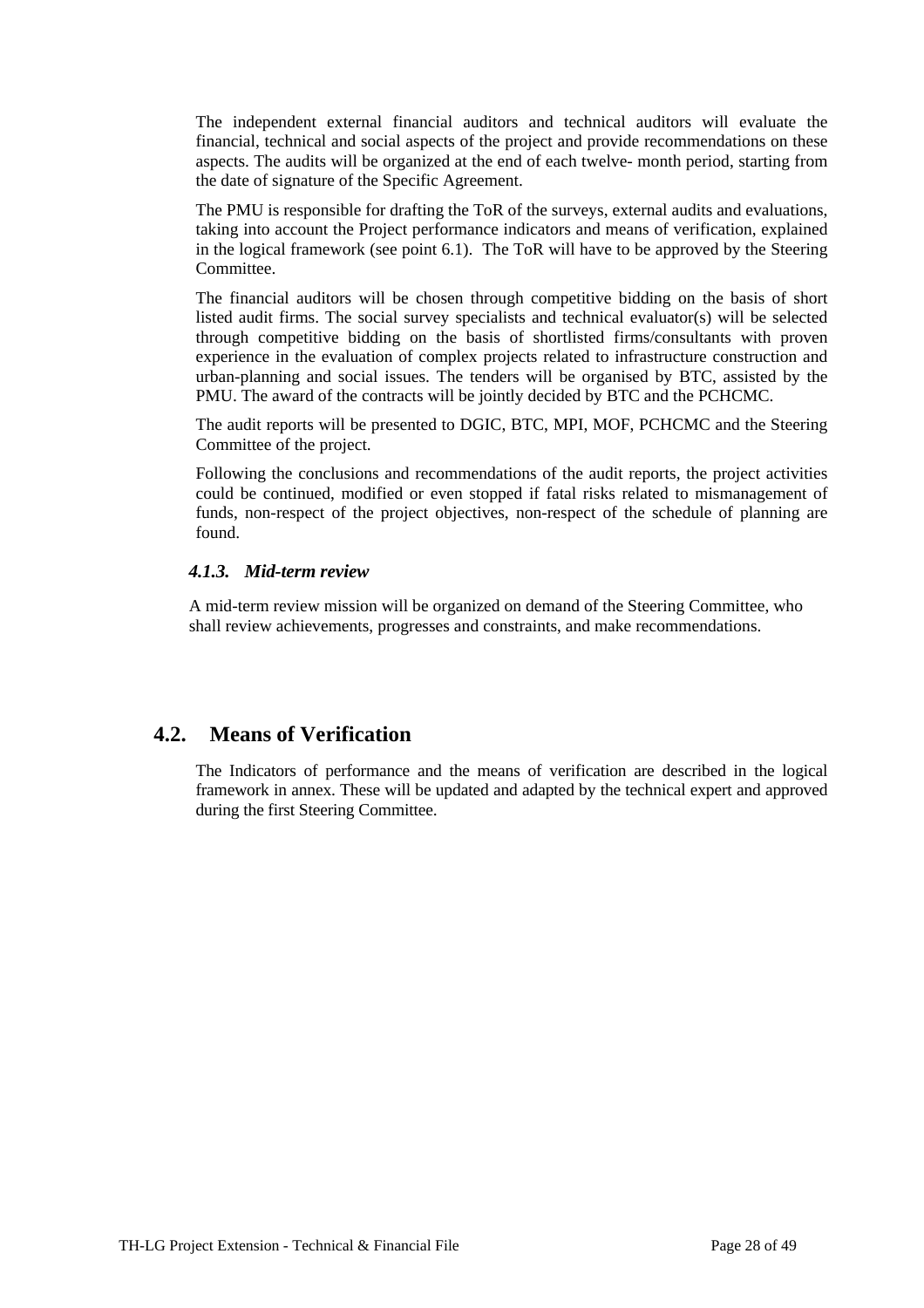# <span id="page-28-0"></span>**5. Financial file**

| <b>Source</b>             | <b>Total budget</b> | balance of first phase | new contribution |
|---------------------------|---------------------|------------------------|------------------|
| Belgium                   | 6,090,717 EUR       | 2,839,381 EUR          | 3,251,336 EUR    |
| Ho Chi Minh City          | 8,030,876 EUR       | 880,388 EUR            | 7,150,488 EUR    |
| <b>Counter Value Fund</b> | 3,253,192 EUR       |                        | 3,253,192 EUR    |
| <b>TOTAL</b>              | 17,374,785 EUR      | 3,719,769 EUR          | 13,655,016 EUR   |

The overall budget has been defined as follows:

A detailed budget will be presented in the following pages.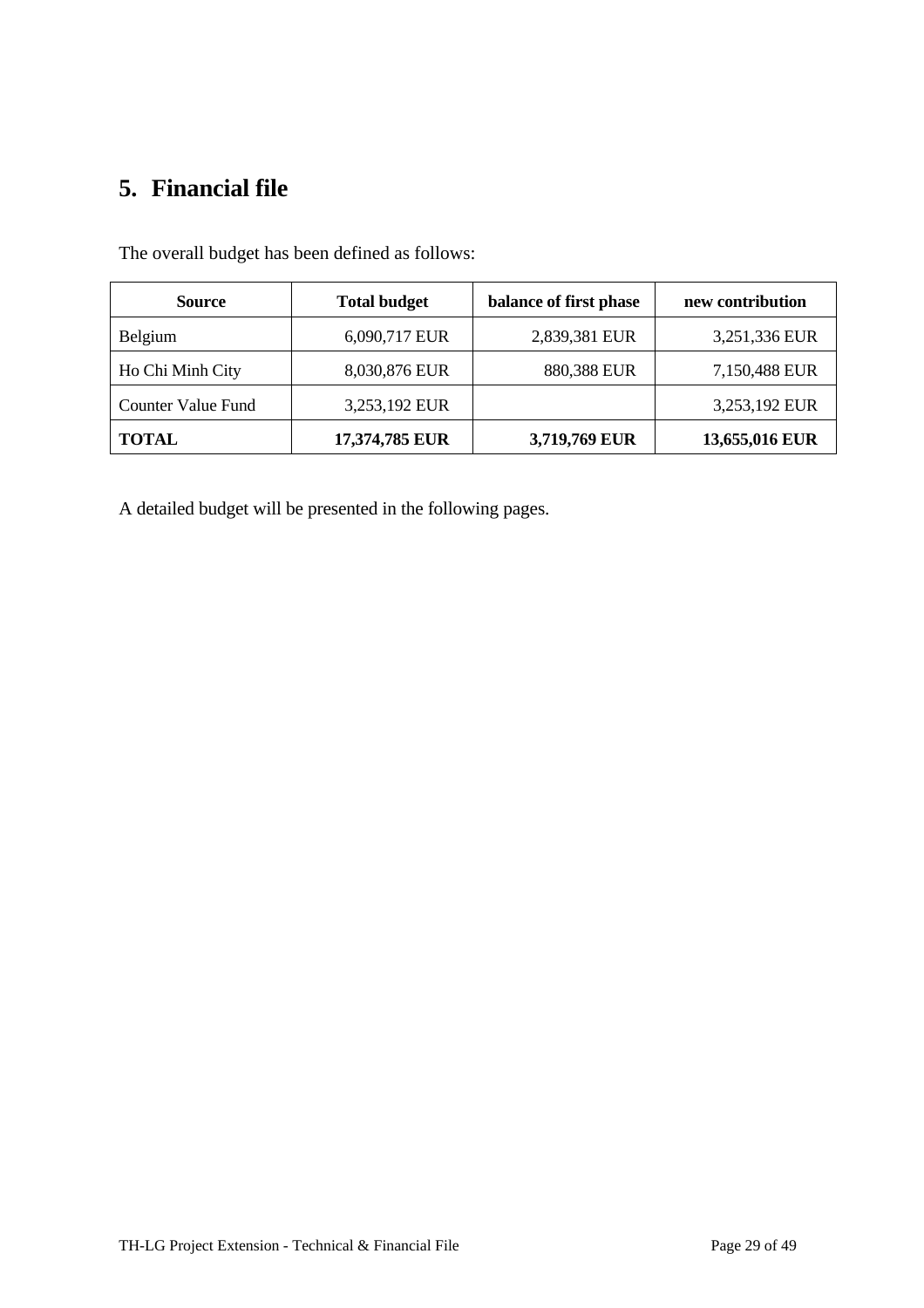# <span id="page-29-0"></span>**6. Annexes**

# **6.1. Logical Framework**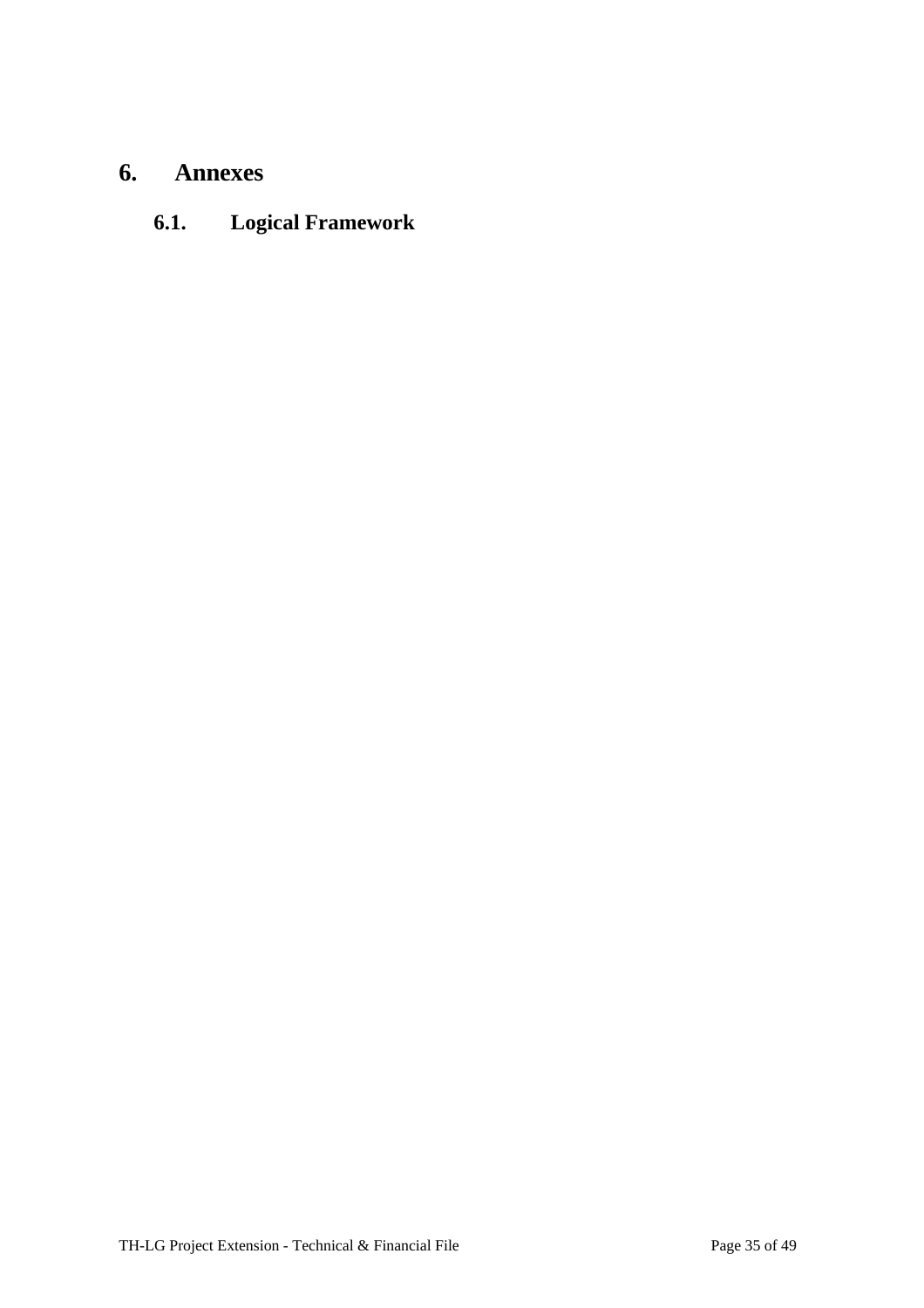# <span id="page-30-0"></span>**6.2. Schedule of activities**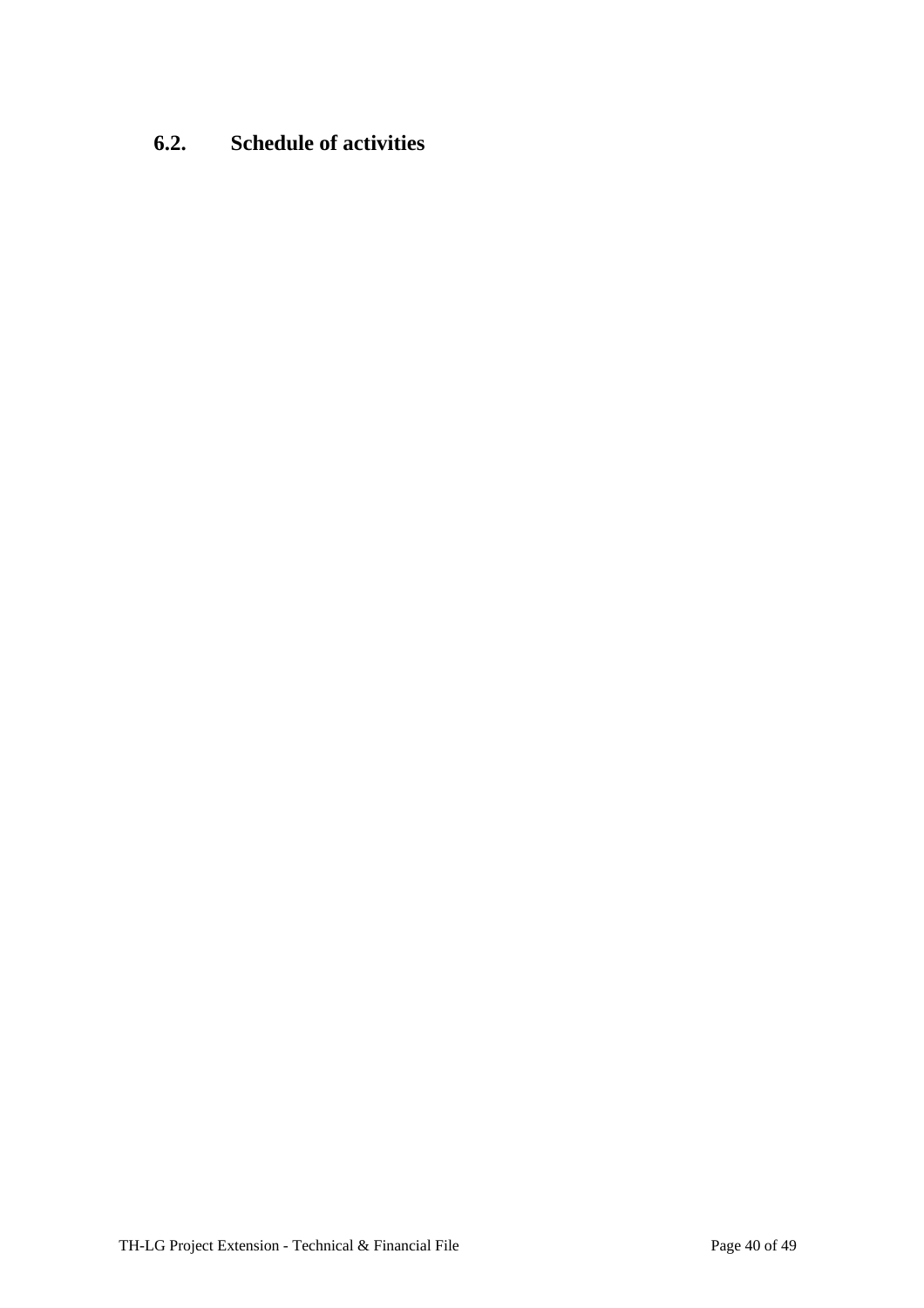# <span id="page-31-0"></span>**6.3. ToR of the PMU staff**

### *6.3.1. PMU Coordination*

**PMU coordinator :** (39 man months) The full time working Vietnamese coordinator will be a senior architect - urban planner, or a senior architect - engineer or a senior engineer with a post-graduate in ecology, environmental science, hydraulics, economics or urban-planning. At least ten years experience in designing and implementing development projects in the field of construction/urban-planning and/or infrastructure, water supply and wastewater treatment. At least two years of experience in multidisciplinary project management and excellent managerial skill with ability to plan, delegate and negotiate. He/she has at least five years experience with international cooperation agencies and has the ability to interact positively with governments and international organisations. He/she has excellent communication skills (written, oral and interpersonal), masters English (both written and spoken) and has good computing skills.

In close collaboration with the PMU Chief technical adviser, the PMU coordinator will be in charge of planning, budgeting, managing and coordinating all the activities of the PMU and the PMU units. Specifically, he/she will liaise with PCHCMC, City departments, MPI and MOF to assure that replenishment of project accounts, transmission and approval procedures of studies, ToR and tenders take place according to the Project Planning. He/she informs the Chief Technical adviser on state of approvals and decisions taken by the Government and PCHCMC, assists PCHCMC and the PMU with preparation and evaluation of tenders, prepares progress reports and agendas for the Steering Committees, participates in presentation of the project activities to SC and to ODAP; organises and assists in all meetings with SC, BTC, DGIC, PCHCMC, City departments, Districts and wards. For PCHCMC, he/she is ultimately responsible for the successful monitoring and implementation of the project activities.

 **Chief technical adviser:** (39 man months) The international expert will be a senior architect-urban planner or a senior architect-engineer with preferably a post-graduate in ecology, environmental science, hydraulics, economics or urban planning. He/she has at least ten years experience in designing and implementing projects in the field of construction/urban-planning and/or infrastructure, water supply and wastewater treatment. At least some of this experience has been acquired in Asia. He/she has at least five years of experience in multidisciplinary project management and excellent managerial skill with ability to plan, delegate and negotiate. He/she has at least five years experience with international cooperation agencies and has the ability to interact positively with governments and international organisations. He/she has excellent communication skills (written, oral and interpersonal), masters English (both written and spoken) and has good computing skills.

As Chief Technical Adviser, he/she will closely collaborate with the Vietnamese Project Management Unit (PMU) coordinator. He/she will be in charge of planning, managing and coordinating all the activities of the extension of the project "Tan Hoa Lo Gom canal sanitation  $\&$  urban upgrading". He/she will be in charge of the preparation and evaluation of tenders, the preparation of ToR for technical assistance and coordination of short-term technical assistance. He/she and the Vietnamese PMU coordinator will prepare progress reports and the final project report following the format of BTC and present activities to SC and to ODAP (Official Development Assistance Partnership for Ho Chi Minh City). He/she will organise all Steering Committee meetings and participates in meetings with City departments, Districts and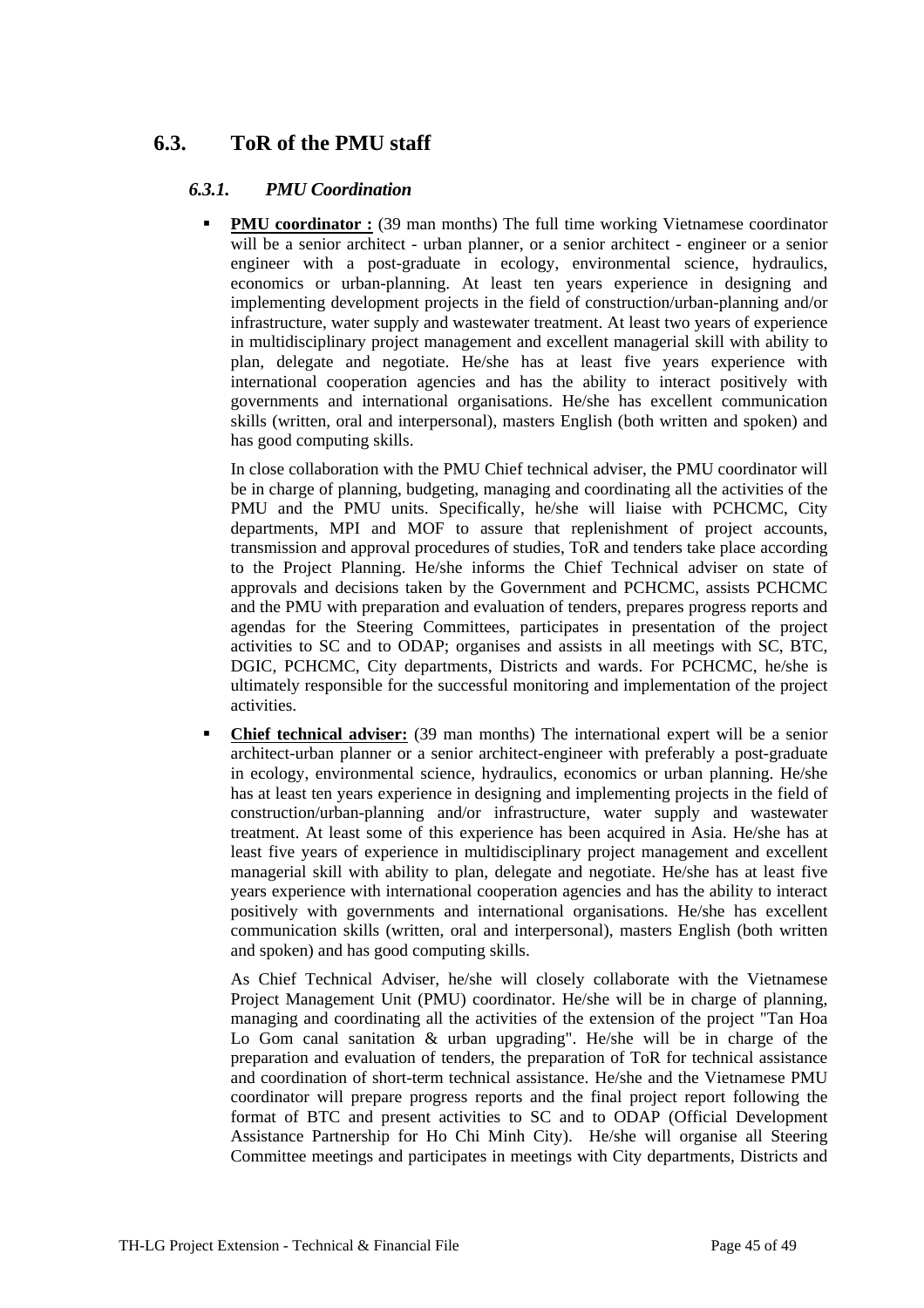Wards of Ho Chi Minh City. For BTC, he/she will ultimately be responsible for the monitoring and implementation of the project activities.

The Chief Technical Adviser is mandated to act on behalf of BTC for all negotiations with PCHCMC.

 **Assistant Technical Adviser :** (30 man months) This international expert will be an engineer. He/she has at least five years experience in designing and implementing projects in the field of construction/urban-planning and/or infrastructure, water supply and wastewater treatment. He/she has at least five years experience with international cooperation agencies and has the ability to interact positively with governments and international organisations. He/she has excellent communication skills (written, oral and interpersonal), masters English (both written and spoken) and has good computing skills.

The Assistant Technical Adviser will assist the Vietnamese PMU coordinator and the Chief Technical Adviser in establishing ToR and in conducting and evaluating tenders. He/she will assist in preparing and following-up of service, supply and works contracts. He/she will assist in preparing the annual budgets.

- **Administrative assistant:** (39 man months) One full time Vietnamese expert with experience with technical and legal terms related to the project; good knowledge of the city departments and regulations, good computer skills; perfect fluency in direct oral as well as written English. The administrative assistant is perfectly conversant with the THLG project. The administrative assistant will directly assist the coordinator and chief technical adviser.
- **GIS expert:** (39 man months) Vietnamese expert with good knowledge of Map Info and conversant with the current GIS/MapInfo of the THLG project. He/she will assist the PMU to update and complete the GIS according to the needs of the project, specifically to integrate the results of different surveys on Ward 3,4,7,8, 11 and Ward BHH; to assist with the definition of the solid waste collectors route in the new wards. The consultancy firm for the FS will have their own GIS specialist. At the start of FS , the PMU GIS expert will transmit to the consultancy firm, the required aerial pictures, digital maps, thematic maps and data on land-use, flood-prone areas, etc. He will also assist the PMU urban unit with preparing drawings on CAD (computer assisted design) programmes. Training on CAD and/or GIS will be provided by the project.
- **Accountants:** (55 man months) Two qualified Vietnamese accountants with at least five-year experience in accountancy, experience in working with international agencies, full computer skills, fluent English, proven assiduity and competence (letter of recommendation needed). A new part time accountant, fluent in English, will be recruited also to assist the accountant with preparation of accounting reports, budget projections, bank reconciliation statements, and other accounting responsibilities. The accountants will meet the Ministry of Finance (MOF) in Hanoi on a half-year basis to provide detailed information concerning the Counter Value Fund (CVF) expenses.
- **Translator**: (39 man months) One full-time English-Vietnamese translator excelling in direct oral as well as written translations into and from English. He/she has experience with technical and legal terms related to the project; has good knowledge of the city departments and regulations and has good computer skills. He/she is conversant with the THLG project. He/she will assist the PMU, international consultants and BTC with all written and oral translations, organisation of meetings, collection of information and data.
- **Secretary:** (78 man months) Two full-time secretaries to assist the PMU in secretarial works, organisation of meetings, workshops, travels, classification of the correspondence/mails, organising and keeping a documentation centre with all the project reports and documents according to the classification advised by the PMU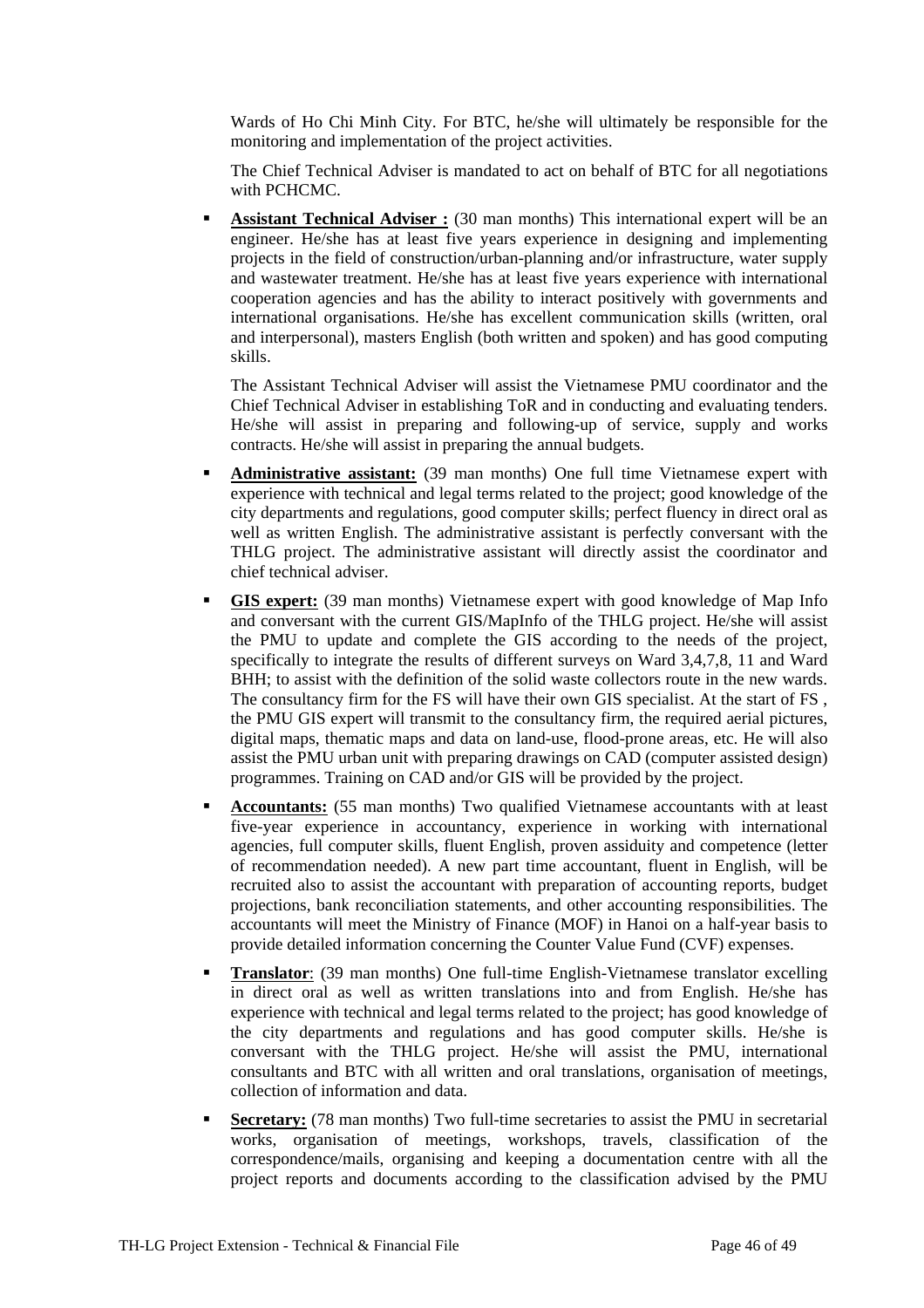coordinator/chief technical adviser, logistic support to all PMU activities, good knowledge of the city departments; master English and have good computer skills.

#### <span id="page-33-0"></span>*6.3.2. Urban Unit*

- **Urban Unit vice-coordinator :** (39 man months) One full time Vietnamese senior architect - urban planner. At least ten years experience in designing and implementing construction/urban-planning and/or infrastructure, projects. At least two years of experience in multidisciplinary project management and excellent technical, managerial and planning skills. At least two years experience with international or bilateral donor agencies. Excellent communication skills -written, oral and interpersonal, perfect written and spoken English. Good knowledge of city departments and urban/construction regulations, knowledge and experience in procedures of land acquisition and compensation will be an asset. The urban unit vicecoordinator will manage all activities related to the pilot project of site &services (Ward Binh Hung Hoa), pilot project of apartments, infrastructure and embankment in Ward 11, and the construction of STS. He/she will have delegated responsibility from the PMU coordinator to coordinate the activities with different city departments/districts/wards/ consultancy offices, report to the coordinator if higher level of negotiations should be established. He/she will coordinate the intervention of multiple contractors in order to assure progress of the activities according to the Project Planning. He/she will evaluate the preliminary cost estimates of the construction/infrastructure works, will evaluate the technical designs, specifications and costing aspects of the tenders, will advise the PMU coordinator/chief technical adviser on the technical acceptability of the tender documents. In close collaboration with the Social Unit vice-coordinator, he/she will coordinate activities related to land compensation/acquisition with the activities related to Ward 11 and Ward BHH.
- Senior architect : (39 man months) One full time Vietnamese senior architect or architect/engineer with ten-year experience in designing and implementing construction/infrastructure, projects and experience in CAD (computer assisted design software). Perfect written and spoken English. Good knowledge of city departments and urban/construction regulations. The senior architect will assist the Urban-unit vice coordinator in all activities related to the pilot project of site &services (Ward Binh Hung Hoa), pilot project of apartments, infrastructure and embankment in Ward 11, and the construction of STS. Specifically, he/she will assist the vice-coordinator to prepare the preliminary cost estimates of the construction/infrastructure works, to review the technical designs, specifications and costing aspects during the tender and during the whole implementation of the project. Together with the site engineer, he/she will attend the construction sites at least once a week, evaluate the progress and quality of construction works, prepare a site report for the urban unit vice-coordinator with copy to the PMU director and the PMU Chief technical adviser. He/she will assist the PMU with preparation of drawings on CAD.
- **Senior Engineer :** (39 man months) One full time Vietnamese senior engineer with ten years experience in designing and implementing construction/infrastructure, projects. Perfect written and spoken English. Good knowledge of city departments and urban/construction regulations, The senior engineer will assist the Urban-unit vice coordinator in engineering activities related to the pilot project of site &services (Ward Binh Hung Hoa), pilot project of apartments, infrastructure and embankment in Ward 11, and the construction of STS. Specifically, he/she will assist the vice-coordinator to prepare the preliminary cost estimates of the construction/infrastructure works, to review the technical designs, specifications and costing. Together with the architect, he/she will attend the construction sites at least once a week, evaluate the progress and quality of construction and infrastructure works, prepare a site report for the urban unit vice-coordinator with copy to the PMU director and the PMU Chief technical adviser.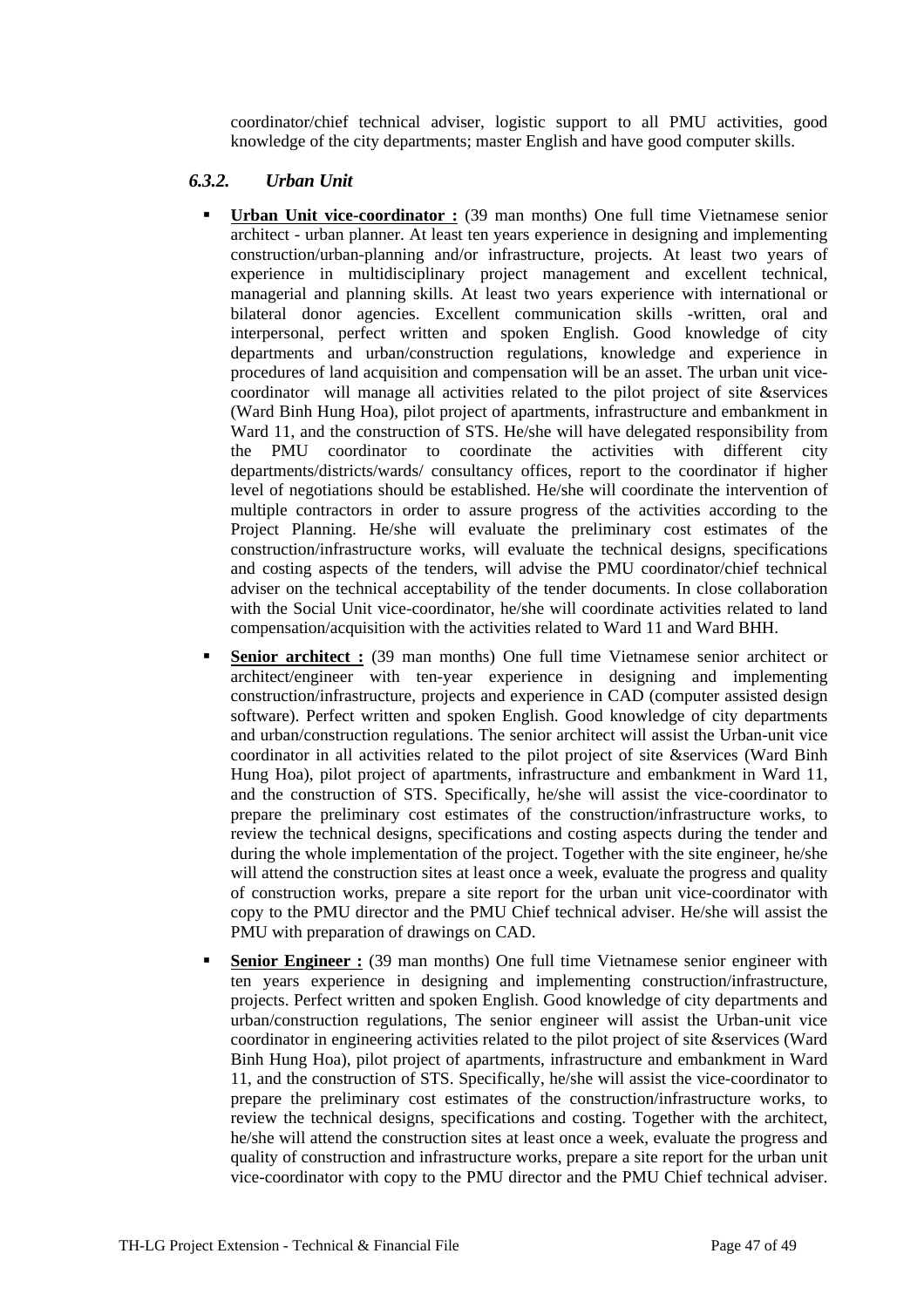He/she will also work with the Lagoon Unit and assist with review of the technical designs, review of costs estimates, site supervision and quality control.

#### <span id="page-34-0"></span>*6.3.3. Lagoon Unit*

 **Vice-coordinator:** (39 man months) One full time senior drainage or hydraulics engineer with 10 years experience in the implementation of drainage and wastewater treatment projects. A post-graduate in ecology or environmental science or urban planning is an advantage. He/she has good written and spoken English; computer skills. The lagoon unit vice-coordinator will manage all activities related to the pilot project of Aerated lagoon (Ward Binh Hung Hoa). He/she will have delegated responsibility from the PMU director to coordinate the activities with different city departments/districts/wards/ consultancy offices, report to the coordinator if higher level of negotiations should be established. He/she will coordinate the intervention of multiple contractors in order to assure progress of the activities according to the Project Schedule. He/she will evaluate the technical designs, specifications and costing aspects of the consultancy firm, will advise the PMU coordinator/chief technical adviser on the technical acceptability of the tender and implementation documents. In close collaboration with the Social Unit adviser, he/she will coordinate activities related to land compensation/acquisition with the activities related to Ward BHH.

**Environmental Adviser:** from the DoSTE Department, participating in the PMU activities for the equivalent of 1 day a week; he/she will advise the PMU and the international consultants on legal matters and procedures. The adviser, appointed by the PCHCMC, will liaise between the PMU & DoSTE providing the PMU with all information requested by the Lagoon Unit vice-coordinator. The adviser will be fluent in English with good computer skills; min. 10 year experience.

#### *6.3.4. Social Unit*

**Vice-coordinator:** (39 man months) One full time senior urban planner or sociologist; with 5 years experience in the implementation of housing and relocation projects, social activities with the participation of population and wards. Good written and spoken English; computer skills. The social unit vice-coordinator will manage all social and economic and capacity building activities related to solid waste management, land acquisition, land compensation, relocation and resettlement in Wards 3,4,7,8, 11 and BHH. He/she will have delegated responsibility from the PMU director to coordinate the activities with different city departments/districts/wards/ consultancy offices, report to the coordinator if higher level of negotiations should be established. He/she will coordinate the activities of the social workers. He/she will evaluate the policy of compensation, micro-credit attribution, housing loan attribution prepared by the compensation councils and by consultancy firms, will advise the PMU coordinator/chief technical adviser on the social acceptability and economic sustainability of the policies. He/she will work in close collaboration with the urban unit vice-coordinator.